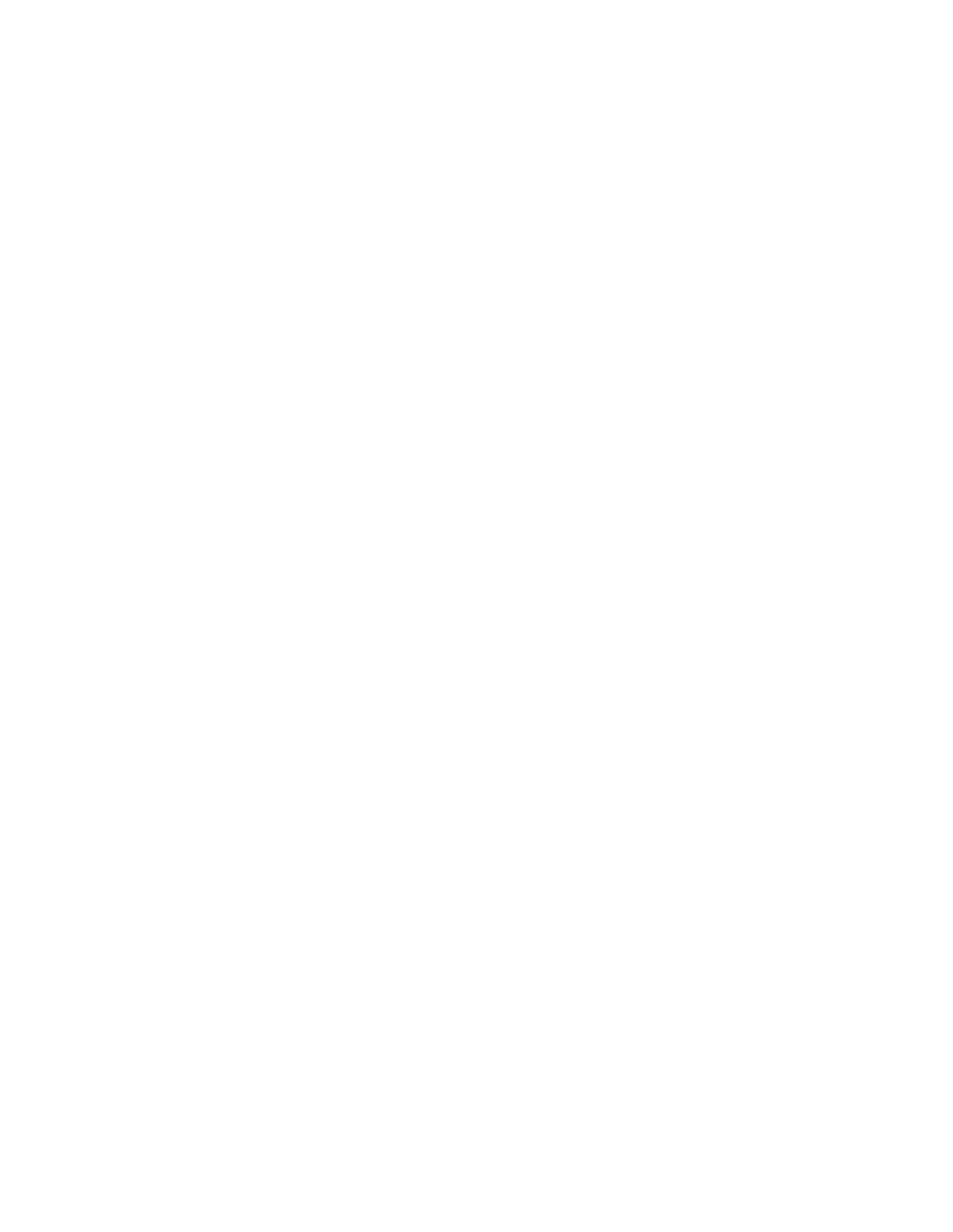- Speaker 1: Bulletproof Radio, a state of high performance.
- Dave: You're listening to Bulletproof Radio, with Dave Asprey. Today's cool fact of the day is that human DNA has been found in the bones of a neanderthal woman, which puts [inaudible 00:00:26] back to at least 110,000 years ago, and that genetic mixing left its mark in the DNA of a Siberian neanderthal. It's interesting because we know that many humans today carry little bits of neanderthal DNA, and I'm very pleased to tell you that I have the neanderthal gene for less back hair, which is something that I've enjoyed for my entire life.

However, this is the first time that human DNA has been found embedded in neanderthal's genes, and what this finding means is that, well, sorry, we have to reevaluate all of our scientific theories on the relationship between humans and neanderthals. We've had this long string of discoveries that tell us that humans are probably way older than we thought we were, and that history is way more interesting than what we told ourselves based on very limited data, but now that we can go in and look at DNA, wow. The world is really interesting, we'll put it that way.

Before we get into the show today, you might not know that we make Bulletproof performance kits. If you're new to Bulletproof and just looking to try some foundation products where you want to upgrade a specific area of your performance, there are a dozen specialized kits on Bulletproof.com. If you don't want to have to decide, "What's the right thing for me?" we'll tell you, "If you want this goal, get this set of things," and that's there just to save you time and to make it easier to make a decision. I can tell you that when you go Bulletproof, you're going to feel a difference, and the whole point here is I make products that have something you can feel in them. It's about how you feel when do it. It's not about, "Oh, I believe if I do this, I'm probably going to be better at it 10 years from now." Yeah, you probably will, but you've got to feel that right now. Go to Bulletproof.com, check out the performance kits. They're awesome.

All right. I'm excited about today's episode for a couple reasons. One, I'm sitting here in Hawaii doing the interview, and the second reason is that it's a live interview where I get to be in the same room, which is always more fun and more energizing, and today's guest is a guy who wrote a really cool book, one that both my wife, Dr. Lana, and I really enjoyed. I've gotten to know him at a few different conferences, and this is the first time I've really sat down to pick his brain.

He's known as the mindfulness guru to billionaires, at least according to an article in Ink Magazine, and he's spent a lot of time over the last 20 years working with celebrities, very, very successful entrepreneurs, and very, very wealthy people, transforming them and doing something he calls un-coaching, where he has to really go deep and dig into why they do what they do, what's their mission, and how to achieve it at a level that's just a different level of integrity and authenticity. I certainly know some of the people that he's worked with, and just when you come across him, he comes across as this really deep, profound guy who's had an incredible path. We're going to talk about that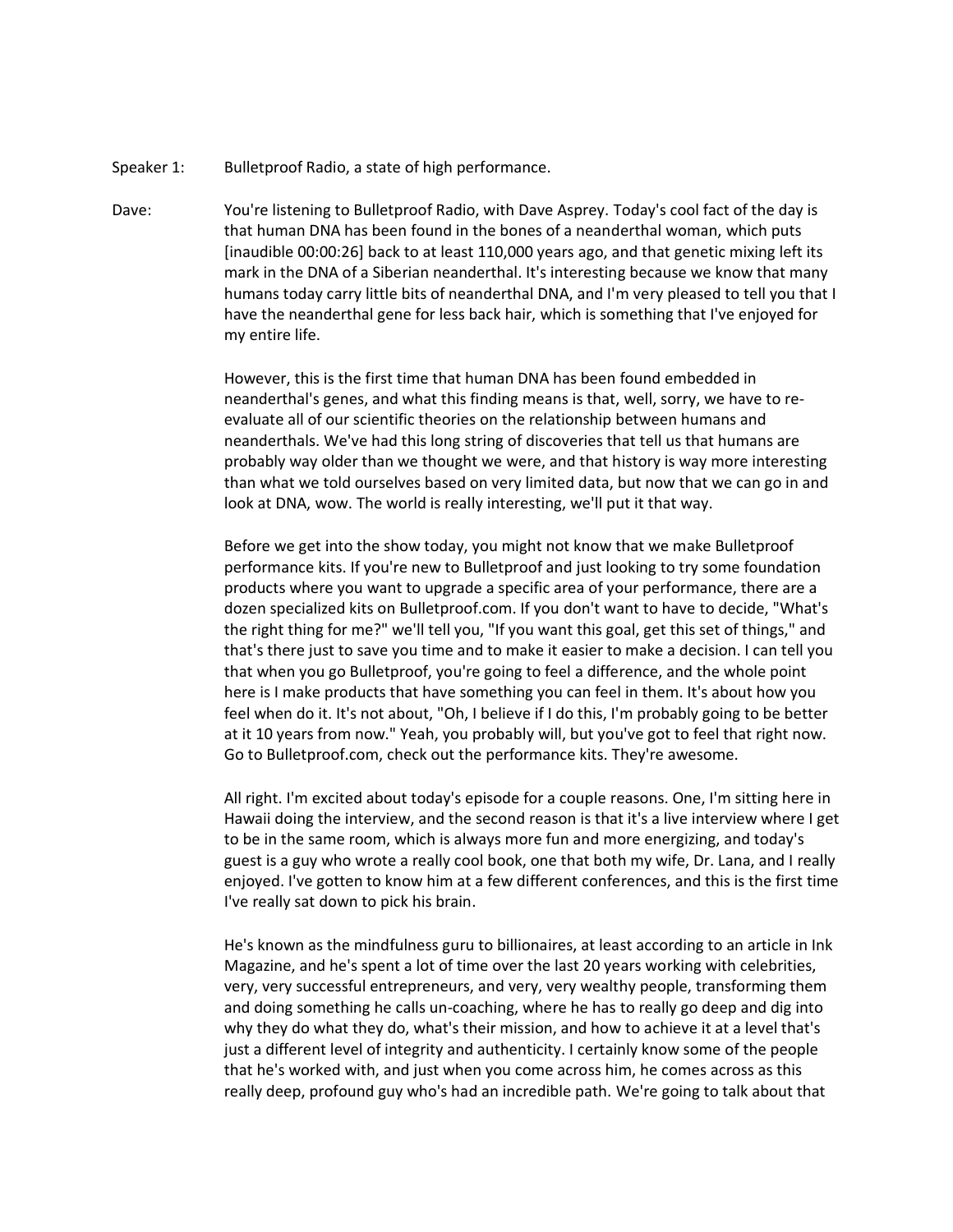|       | today on the show, and he's going to offer some knowledge for you as well. His name is<br>Kute Blackson. His book is called You Are The One. Kute, welcome to the show.                                                                                                                                              |
|-------|----------------------------------------------------------------------------------------------------------------------------------------------------------------------------------------------------------------------------------------------------------------------------------------------------------------------|
| Kute: | It's great to be here, Dave.                                                                                                                                                                                                                                                                                         |
| Dave: | Now, you have such a crazy background. You were born in Ghana, in West Africa, but<br>your mom was Japanese, and you're actually fluent in Japanese, right?                                                                                                                                                          |
| Kute: | Yeah, I'm pretty fluent in Japanese. I could live there, work there. I don't know if I could<br>give a lecture there, but I could pretty much do my fair share.                                                                                                                                                      |
| Dave: | Now, I heard through the grapevine that when you speak Japanese, you sound a little bit<br>like a Japanese mom. Is that true?                                                                                                                                                                                        |
| Kute: | I sound like a Japanese mom?                                                                                                                                                                                                                                                                                         |
| Dave: | Yeah.                                                                                                                                                                                                                                                                                                                |
| Kute: | Me, personally?                                                                                                                                                                                                                                                                                                      |
| Dave: | Yeah.                                                                                                                                                                                                                                                                                                                |
| Kute: | Who said that? I'm going to find that person, Dave, and I'm going to torture them,<br>Japanese style.                                                                                                                                                                                                                |
| Dave: | It was a fluent Japanese person.                                                                                                                                                                                                                                                                                     |
| Kute: | I know who you're thinking about. I'm going to find him. You know, I think because I<br>grew up speaking Japanese with my mother.                                                                                                                                                                                    |
| Dave: | Exactly.                                                                                                                                                                                                                                                                                                             |
| Kute: | So I sound like my mother, and people are surprised because they see this brownish<br>guy, and they're like, "But you sound really Japanese," so it's fun.                                                                                                                                                           |
| Dave: | Yeah, I think it's really cool because you can surprise people. My wife does that quite a<br>lot. She speaks Swedish, but it's such a small language, no one thinks of people  or<br>talking openly, saying things that they don't think that she can understand.                                                    |
| Kute: | Right.                                                                                                                                                                                                                                                                                                               |
| Dave: | It's kind of funny, because you must be able to do that all the time. You started out in<br>West Africa, which is a place not a lot of people that I know are from. How did you end<br>up becoming a mindfulness guru for these incredible, successful people? Walk me<br>through your path and what gets you going. |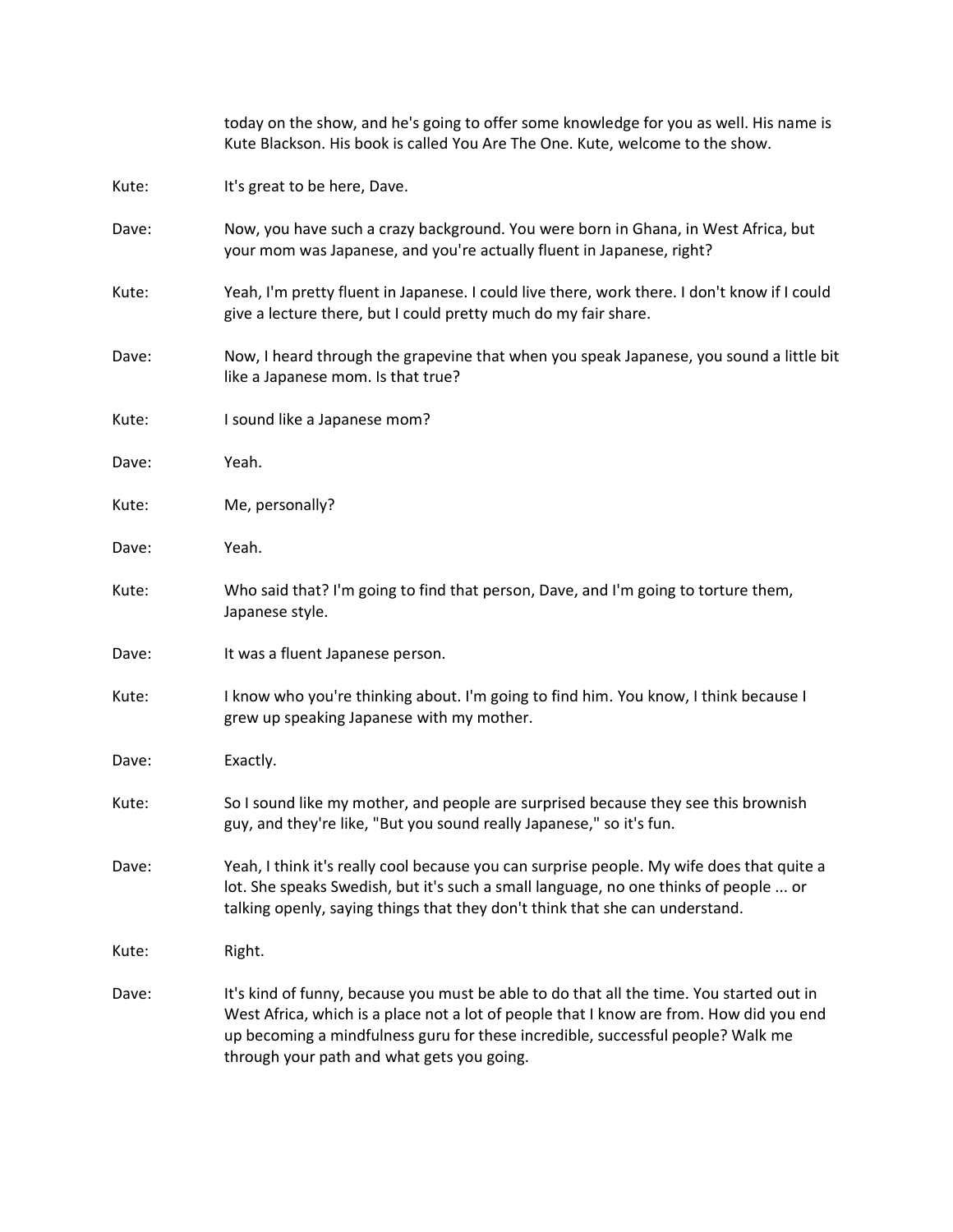Kute: Sure. Sure. From a very young age ... I remember being age five, age six ... I always felt a really deep calling to serve humanity. I remember being five years old, feeling like I just had this burning desire to help people. It was just inside of me. I didn't know exactly what that would look like, but one of my first memories was around six, seven, being a chubby kid in Ghana, West Africa, and literally seeing a crippled woman crawling on the floor. I was lost in the crowd, and she was crawling on the floor, hands mangled, legs ... and she was just making her way, dust everywhere, thousands of people. She picks up the sand that this man walks on, wipes it on her face, and stands up, a miracle so to speak. Dave: Wow. Kute: Week after week, I grew up seeing blind people see, deaf people hear. The same man whose sand she picked up, he would literally look at a woman in a wheelchair and say, "Why are you in this wheelchair? Stand up. You are not sick. Stand up," or he'd put his hands on her eyes and say, "See," or a woman would come in with crutches. I mean, this is stuff I saw with my own eyes, personally. Dave: Like miracle workers. Kute: Not on television. A woman would come in with crutches, and he would say, "Throw your crutches away," and she would say, "But I ... But I can't." He would say, "Do you believe?" "Well, yes." "If you believe, why do you have the crutches?" She would throw them away, and she would start running around. This was my father, and so my father ... Dave: Good God. Okay. Kute: My father had 300 churches in Ghana, West Africa. He had a huge church in London, about 5,000 people, kind of metaphysical, spiritual, kind of like ... In L.A., there's Michael Beckwith's church, [crosstalk 00:06:16] Dave: Right. Kute: It was that sort of spiritual philosophy. I grew up in this, you could say, environment where, I mean, all these miracles were happening, but I didn't think anything was unusual about it. This was-Dave: They were kind of boring because-Kute: This was normal. Dave: ... it's your dad. Kute: I would go to school, and I would tell people about the stuff that happened, and people would think I was totally nuts. My teacher, one day, thought I was crazy, came to my father's church, saw the stuff happening, and just couldn't believe it. This is the realm I grew up in, this sort of ... I don't know. Everything was possible, and at age eight, I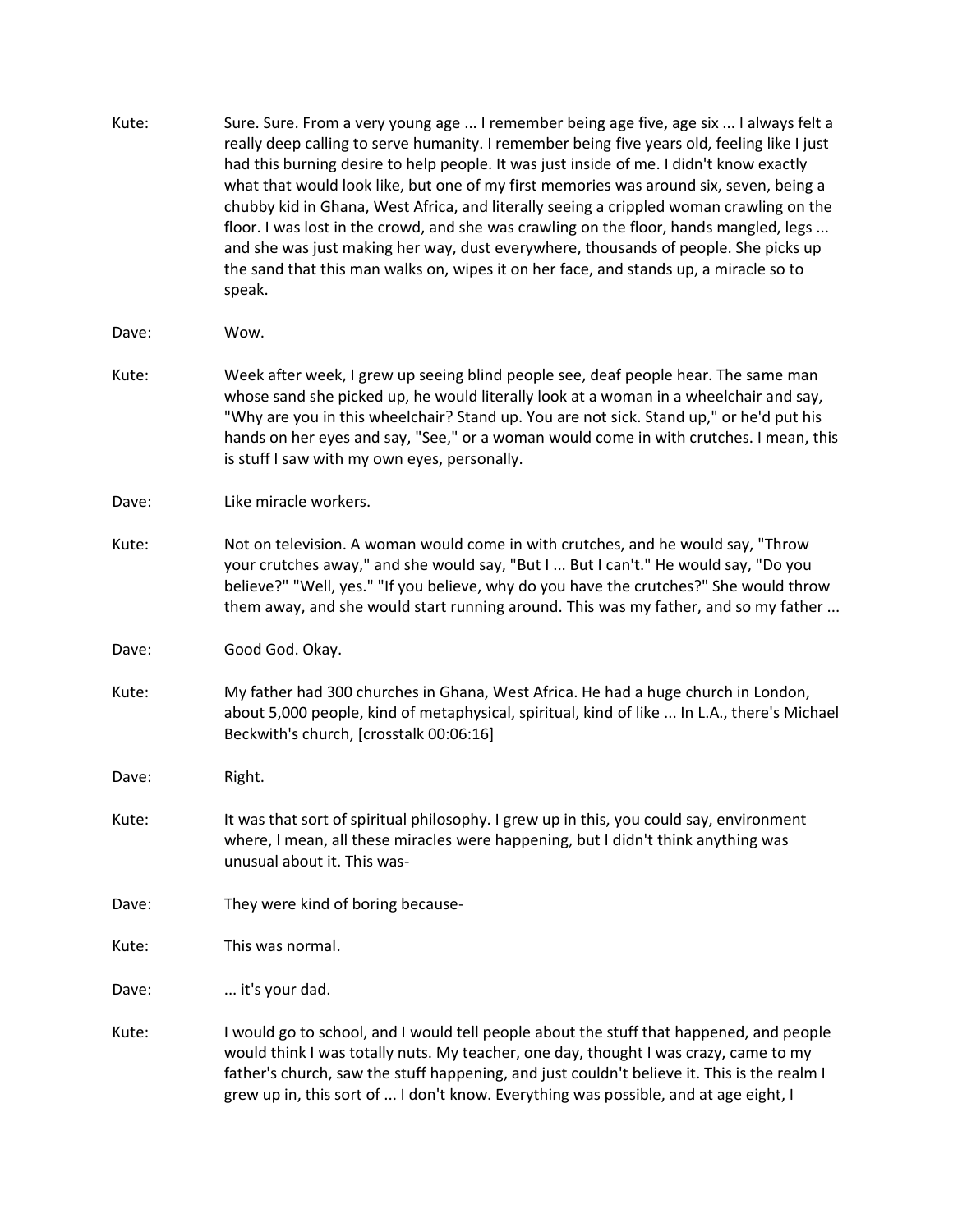started speaking in my father's churches. One Sunday was ... It wasn't my interest, to go to church, because church was like six hours, and I just wanted to play soccer, but one day my father just threw me in front of the audience and said, "Speak." You could say my speaking career started at age eight when just I was thrown up on stage and just words started coming out of my mouth, and this just unfolded.

That was the beginning, but I became very obsessed with questions like, "Who am I, and why am I here, and what's the purpose of life?" I looked to people who seemed to have everything, and they were miserable, people who had nothing, they seemed to be happy, in Ghana, West Africa. This became my quest. I started reading books, books from the Eastern mystics, the Krishnamurtis, the Oshos, the Maharishi Mahesh Yogis, to the Western folks, the Wayne Dyers of the world, the Chopras, the Robbins, the [inaudible 00:07:37] Normans, all these folks. This became my obsession. It became my life. This was my path, but 14, I was ordained as a minister, in my father's church. One Sunday, my father announces to his congregation, "My son is taking over my ministry."

- Dave: Did you know that was happening?
- Kute: You know, my father was not the most communicative guy, so there was no conversation. It was just announced, and I looked at my father, I looked at my mother, and I thought, "What the hell is going on?" I saw my entire life was being carved out for me, planned out by someone else, by my father, and it was like my life flashed in front of me. Deep down, in that moment, I had a gut feeling and a knowing that this was not my path. I knew intuitively. It was a sense. It wasn't my path, but honestly I was too afraid to-
- Dave: Well, you're 14.
- Kute: I was 14. I was too afraid to tell my father. I was too afraid to have the conversation. I was afraid of being outcast. I was afraid of being abandoned, being alone, losing his love, and so I went along with it, and I thought, "Well, it's kind of in the zone of helping people," and I started speaking at my father's churches. I became known as the successor, as the guy with, I mean, hundreds of thousands of people who had their hopes and dreams pinned on me.
- Dave: Could you do the miracle healing stand up kind of thing?
- Kute: Here's what I'll say, one day ... I was probably 12, and my father announces to the congregation, "Next Sunday, my son is going to be doing a healing service," and I'm thinking ... Dave, I'm thinking, "I am?"
- Dave: Talk about some pressure on a 12-year-old.
- Kute: But I'm thinking, "I am?" Everyone's excited, so he says, "Bring all of your sick people." In my mind, I'm thinking, "Oh my god," because-

Dave: No pressure.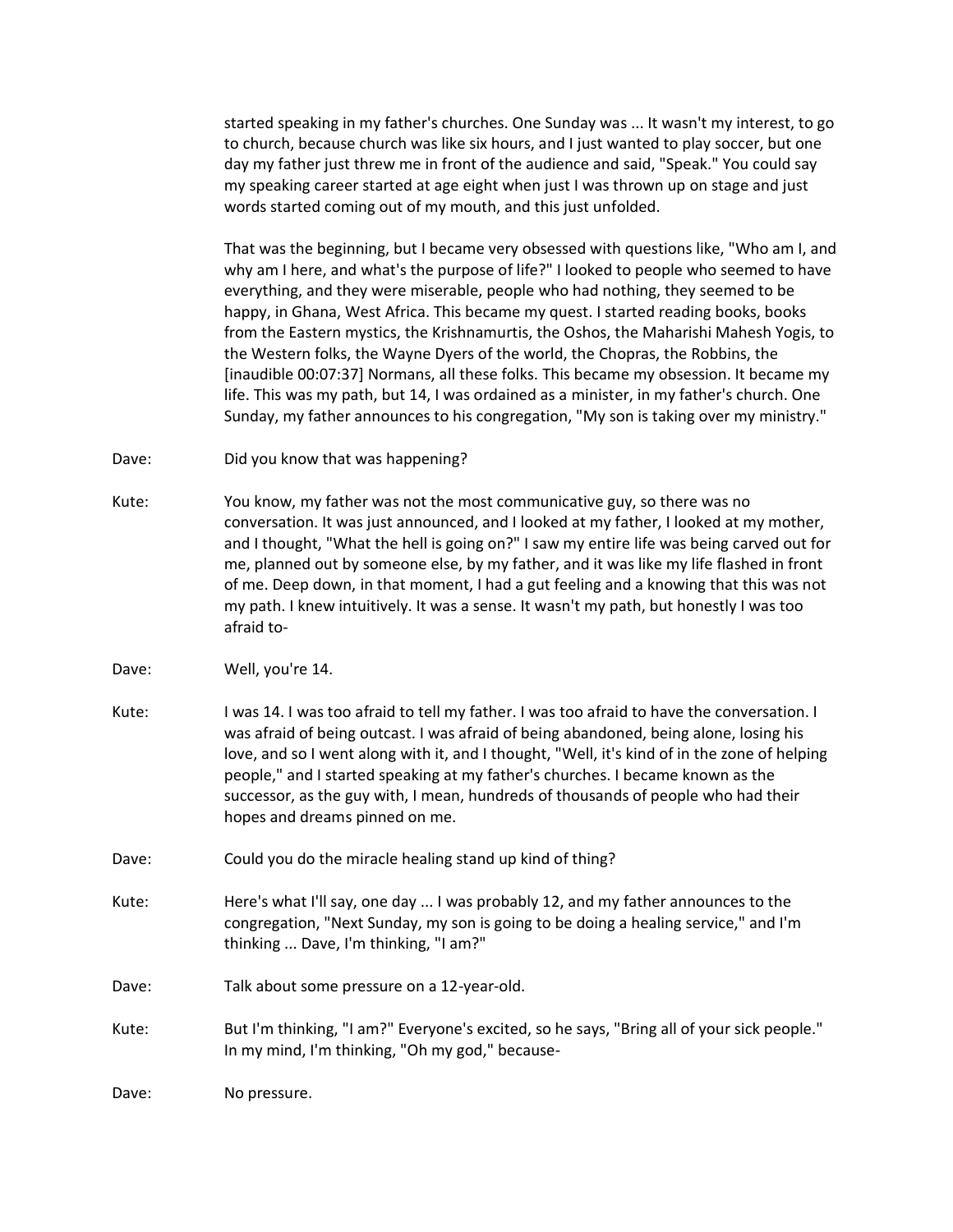| Kute: | because my father and I, it's not like he's mentored me or anything. He kind of throws<br>you into the fire. Next Sunday  Usually, there's like 4,000, 5,000 people  there's like<br>7,000 people in church. Everyone's brought their sick people, their sick family. My father<br>says, "Now is time for the healing service," and all I remember, because we didn't speak,<br>was the time came and I just thought, "I'm just going to do what my father does," which<br>is he puts his hands on people and just blesses them, and something happened. I went<br>into no mind.                                                                                                                                 |
|-------|------------------------------------------------------------------------------------------------------------------------------------------------------------------------------------------------------------------------------------------------------------------------------------------------------------------------------------------------------------------------------------------------------------------------------------------------------------------------------------------------------------------------------------------------------------------------------------------------------------------------------------------------------------------------------------------------------------------|
| Dave: | Yeah.                                                                                                                                                                                                                                                                                                                                                                                                                                                                                                                                                                                                                                                                                                            |
| Kute: | There was a state of going into no mind, no thinking. You could say a space of total<br>surrender.                                                                                                                                                                                                                                                                                                                                                                                                                                                                                                                                                                                                               |
| Dave: | [crosstalk 00:10:04] sort of a thing?                                                                                                                                                                                                                                                                                                                                                                                                                                                                                                                                                                                                                                                                            |
| Kute: | I don't know what to label it, but it was a space of realizing, "Okay. I can't do this, so I'm<br>just going to surrender myself and allow whatever that energy is to come through," and<br>I put my hand on the first person. The first person dropped to the floor. Then I don't<br>remember anything for the next hour and a half.                                                                                                                                                                                                                                                                                                                                                                            |
| Dave: | Wow.                                                                                                                                                                                                                                                                                                                                                                                                                                                                                                                                                                                                                                                                                                             |
| Kute: | Stuff happened, and people tell me stuff happened and healings happened. I wouldn't<br>call myself a healer, but I just remember thinking-                                                                                                                                                                                                                                                                                                                                                                                                                                                                                                                                                                       |
| Dave: | Yeah, it's not what you do now.                                                                                                                                                                                                                                                                                                                                                                                                                                                                                                                                                                                                                                                                                  |
| Kute: | No. Things happened, and it was profound. It was really, really profound. People often<br>ask, "Well, how do healings happen?" Years later, when I was in my 20s, I'd have<br>conversations with my father, and I'd asked him, "How do you heal?" There's all this talk<br>in the New Age movement about chakras and energy and moving energy and all this<br>stuff and how complex it can get. I asked him, "How do you heal?" He said, "I don't<br>really know." I said, "What do you mean you don't know? You are known as the miracle<br>worker. Presidents, kings, influential people, heads of state from all of Africa come to<br>you, and millions of people have been healed by you. How do you do it?" |
|       | He goes, "I don't know. All I know is I get myself " He said, "All I know is I don't do the<br>healing. Life does the healing. God does the healing. The Divine does the healing. The<br>innate intelligence does the healing. All I do is I show up, and I get myself out of the way,<br>and I allow the energy to move." That has been, honestly, Dave, a huge principle for my<br>life. Not just in terms of healing, but as a way of living, just showing up and saying,<br>"Okay. Let the energy unfold," so that's been huge for me.                                                                                                                                                                       |
| Dave: | Sort of a stop trying, start allowing-                                                                                                                                                                                                                                                                                                                                                                                                                                                                                                                                                                                                                                                                           |
| Kute: | Yeah.                                                                                                                                                                                                                                                                                                                                                                                                                                                                                                                                                                                                                                                                                                            |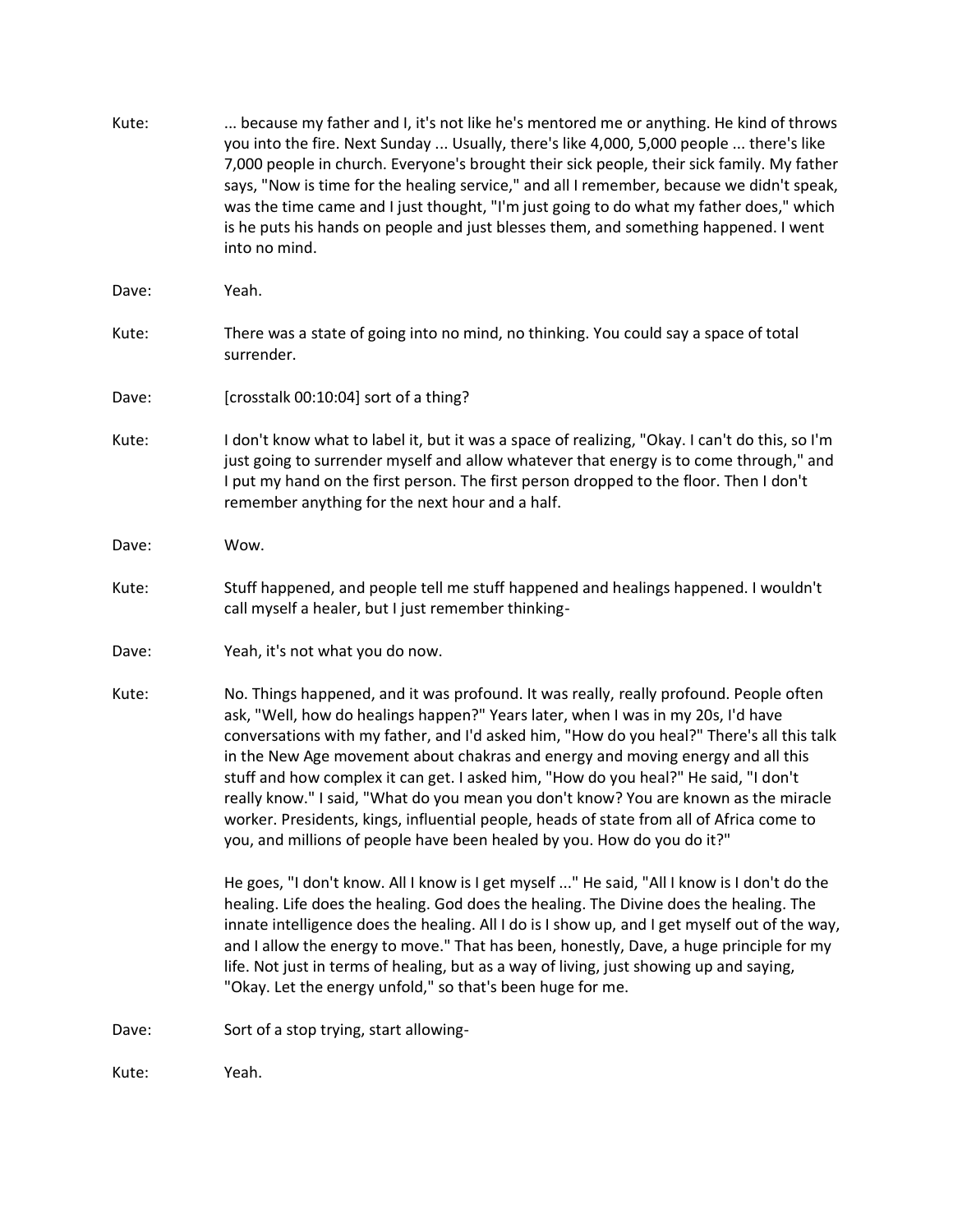Dave: ... kind of a perspective. It seems to drive success. I was talking with Jack Canfield in a recent interview, similar line of thinking, but the less effort you put into it, sometimes things unfold the way they want to. That's how you were able to do the healing. Even though you were in an altered state, you don't remember-Kute: Yeah. I can't say I did it. I always tell people, "There is no healer," and I love it. In this modern-day, spiritual, personal growth, so many people have this ego about, "Oh, I'm this amazing healer. I did this healing." I feel like there is no healer. There is healing that unfolds, but it's the innate intelligence that does it. Dave: Now, when you were 12 or 14, that's the time of ego emergence. Kute: Yes. Dave: That's where we're forming the final stages of our ego, and the way I'm talking about this ego is the part of you that's really worried about keeping your meat alive. Animals have that equivalent responsiveness. "I need food. I need reproduction. I need to not get eaten by a tiger," and then the final stages of those teenage things. The spiritual ego is the hardest ego, too. "Look at me. I'm the best spiritual master of all," and that's a very tricky one, even for some of the personal development people that were hanging out with us this weekend. How did you avoid falling down into that trap where you're like, "Look at me. I'm 14. I'm in front of hundreds of thousands of people"? How did you not become a mini celebrity, like the L.A. kind of things, or did you? Kute: You know, honestly, I think because I was young and because I was 14 and because it was pre-social media and pre-Instagram and pre-Facebook and pre-YouTube, pre any of those things, there was a purity, and there was an innocence that I had that wasn't contaminated with the sort of social media culture and selfies and, "Look at me." The environment I grew up in wasn't necessarily reinforcing this egoic tendency. The entire context of what I grew up in was all about, honestly, service. My parents were really devoted to God's work, devoted to being of service to humanity. Honestly, that's all I knew. That's all I knew, and that is the ocean I really swam in, and so that was my path. It was a path of service, a path of serving humanity, beyond myself. Dave: Does that have something to do with the culture in Ghana at the time? The West African culture goes back many, many thousands of years. Do you think that was part of it? Kute: Yeah. I think the Ghanaian culture is very devoted to spirit, to God's spirit, conscience, whatever label you want to put, but it's very devoted to that. There's a great connection to God, to the Divine, to source, to something beyond one's self. The culture itself is very self-less and service-driven. Honestly, my mother had a huge impact on my life in

> that I grew up watching her as a human being that was all about being self-less. I asked my mother ... I mean, it was a few years back, but I asked her, "What's your greatest unfulfilled desire? What can I do for you?" This summarizes how I grew up. Her life's goal, desire, was to do the work of the infinite, do the work of God. I think I was blessed in a certain way, to grow up with that reference that wasn't self-referencing, that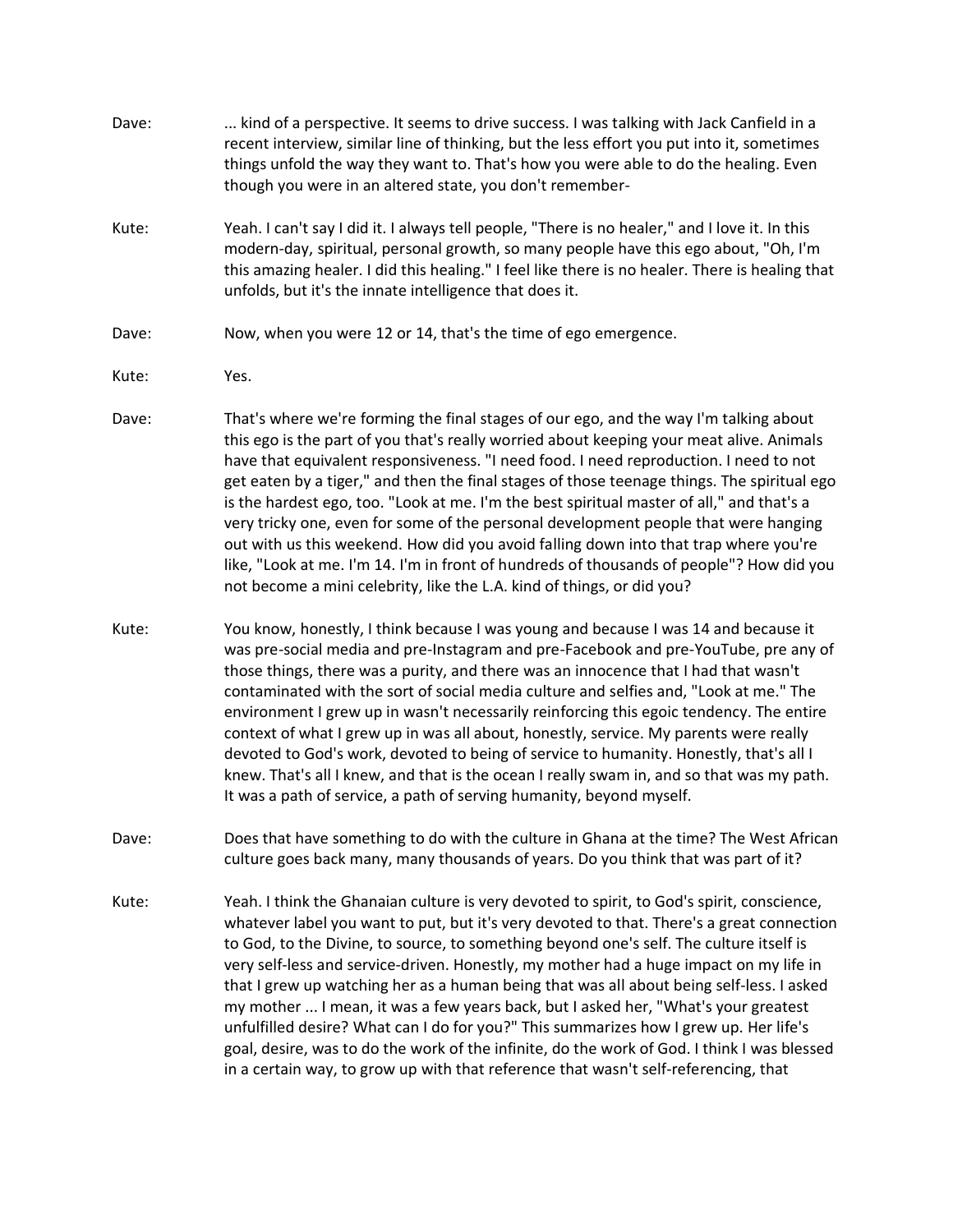context that wasn't always about fame and ego and selfishness. It was really outwardfocused to, "How can we be of true service to people?" That's how I grew up.

When I was 14, just to wrap up, I was ordained. I knew that wasn't my path. Everyone was excited. All these expectations on me took me ... There was an excruciating pain I felt, because I knew that there was a misalignment between the truth I knew and what I was living. I read a book by a guy called Krishnamurti, J. Krishnamurti, and I could really relate to his life and his path, and he was being groomed to take very this spiritual organization, and he left everything behind. Once I read his book, I knew what I had to do, but it took me four years to really muster up the courage, Dave, to have the conversation with my father.

When I was about 17, I chose not to go to university, figured life had more to teach me, and realized I had two paths. I could take the expected path, which my father set out for me, and as I looked at that path, I realized I might be successful by everyone else's standards. I might achieve a level of success and fame or what have you, but if I didn't have myself, then what the hell do I have? I felt like I was committing soul suicide if I just kept going down this path, and the pain of that was so intense for me. Then I looked at the other path, which was the unknown path, which was following my intuition, which was to leave the church, leave everything behind, going to fulfill personal growth, which is what I want to go into. Then I started reading a lot, people like Tony Robbins and Mary Anne and Deepak, who didn't have churches. They were just filling board rooms and hotel rooms, and I thought, "Maybe there's another way."

So, 17, I had a very intense conversation with my father. I had to make peace with the fact that I was not going to have a relationship with him, in my heart let him go. I had a conversation with him, told him I wasn't going to take over, and left everything behind.

- Dave: Wow.
- Kute: We didn't speak for ... That's the day I became a man, when I realized I wasn't living my truth and really feeling the pain of that. I basically gave up my relationship with my father, and we didn't speak for two years. I was kind of in this vacuum, and one day I said, "Okay. Universe, I've read all of these books." I read hundreds of books by this time, and I said, "If this stuff is real, this metaphysical spiritual stuff is real, then you have to guide me." Literally, within an hour, someone hands me a magazine called The Economist, and I figured it must be for a reason. I look at the back of the magazine, and it says the American government's giving away 55,000 green cards in the Green Card Lottery. I felt chills in my body, and I entered the Green Card Lottery.

Long story short, three months later, I won a green card in the lottery. That's when I knew that there was something beyond myself that was guiding my life. There was something that was beyond my mind that was unfolding my life. When I'd worry about life and stress about life, he'd always say, "Why are you worrying about your life? Why are you so stressed about everything that's happening in your life? Did you bring yourself here?" I would say, "Well, what do you mean?" He goes, "Did you bring yourself to this planet?" I said, "well, no. I just kind of showed up here," you know?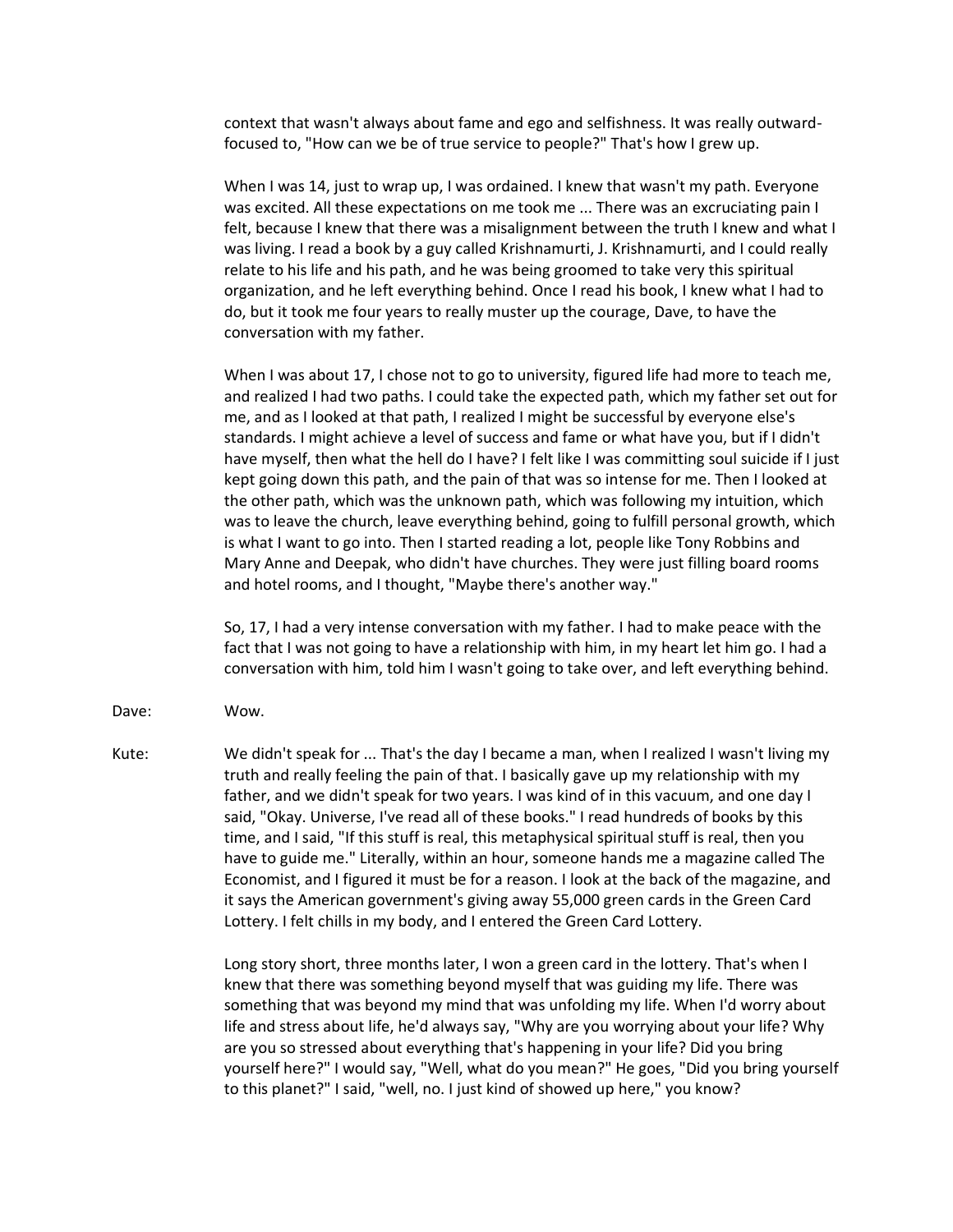| Dave: | Right. Right.                                                                                                                                                                                                                                                                                                                                                                                                                                                              |
|-------|----------------------------------------------------------------------------------------------------------------------------------------------------------------------------------------------------------------------------------------------------------------------------------------------------------------------------------------------------------------------------------------------------------------------------------------------------------------------------|
| Kute: | He would say, "If you didn't bring yourself here, then why are you worrying? Trust."<br>Once I won that green card, I had a real sense of knowing that something was<br>happening.                                                                                                                                                                                                                                                                                         |
| Dave: | Did you have a sense of less control and maybe even feeling a little unsafe like, "There's<br>something guiding me, but I don't know what it is"?                                                                                                                                                                                                                                                                                                                          |
| Kute: | Look, it was scary because I had no freaking clue where I was going. When I was 14, I<br>just knew that I needed to come to America.                                                                                                                                                                                                                                                                                                                                       |
| Dave: | Wow.                                                                                                                                                                                                                                                                                                                                                                                                                                                                       |
| Kute: | I just knew it because, I mean, what  California and Los Angeles because all the<br>authors lived in Los Angeles and California, but I just felt this knowing like this is where I<br>had to go. I didn't know what it was going to look like. I didn't know how things were<br>going to unfold. I was naïve enough that  17 and stupid enough to just not question so<br>much, but it was scary. It was really scary because I didn't know how it was going to<br>unfold. |
| Dave: | You literally showed up with two suitcases in L.A.                                                                                                                                                                                                                                                                                                                                                                                                                         |
| Kute: | One, my green card, showed up with two suitcases, \$1,000, and I knew no one. I mean, I<br>knew zero people. Now I think back and go, "What the hell was I thinking?" But I just<br>showed up at LAX, told the taxi guy, "Take me somewhere safe and cheap where I can<br>stay for a few weeks." I had no idea what the hell I was doing. Talk about plan, no plan,<br>no strategy, just following the wave.                                                               |
| Dave: | So, where'd he take you?                                                                                                                                                                                                                                                                                                                                                                                                                                                   |
| Kute: | He takes me to a place called Venice Beach Cotel. It's not even a motel or a hotel. It's a<br>cotel. It's on a little strip of  Windward Avenue in Venice.                                                                                                                                                                                                                                                                                                                 |
| Dave: | Yeah.                                                                                                                                                                                                                                                                                                                                                                                                                                                                      |
| Kute: | I took my bag. I'm so excited, but the reality hit me when I was alone and walked around<br>Venice Beach, which is a little crazy.                                                                                                                                                                                                                                                                                                                                         |
| Dave: | Oh, yeah.                                                                                                                                                                                                                                                                                                                                                                                                                                                                  |
| Kute: | 20 years ago, it was crazy, and I just cried my eyes out, thinking, "What the hell am I<br>doing? I'm in this strange country. I know no one. What am I doing?" I just cried for a<br>few days, and then got myself together. I ended up moving to a tiny apartment<br>downtown and just hustled, man, hustled. It was a very difficult, challenging time, but I<br>remember sitting in my apartment that was  It was the size of this little area, I mean                 |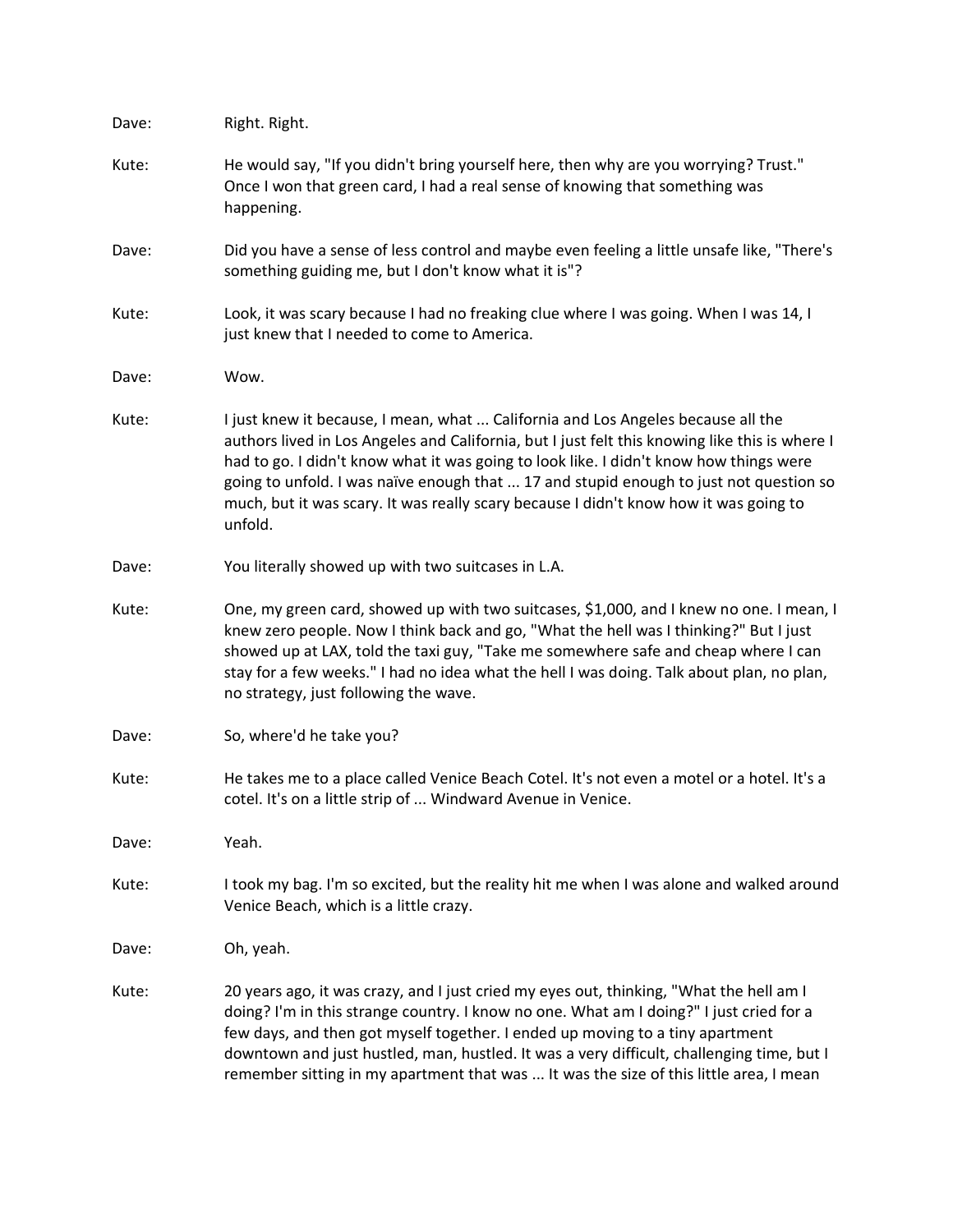|       | tiny, with a mattress that I literally dragged off of the pavement that someone threw<br>out.                                                                                                                                                                                                                                                                                                         |
|-------|-------------------------------------------------------------------------------------------------------------------------------------------------------------------------------------------------------------------------------------------------------------------------------------------------------------------------------------------------------------------------------------------------------|
| Dave: | Wow.                                                                                                                                                                                                                                                                                                                                                                                                  |
| Kute: | That's all I had. No plan, and I remember being terrified and scared, but I found this<br>profound peace, this peace of knowing that I was not compromising myself, this peace<br>of knowing that I have nothing, but I have my own truth. I have my own  If I died<br>tomorrow, if I failed, I was following my truth, not living someone else's life, you know?                                     |
| Dave: | Right.                                                                                                                                                                                                                                                                                                                                                                                                |
| Kute: | I realized I was not living someone else's life. I always thought maybe you can't be happy<br>living someone else's life. I don't care how much money you have, what you've achieved<br>in the world, how many people love you, if you're not living your own truth, you have<br>nothing. That's not real success.                                                                                    |
|       | I think one of the things that keeps us stuck are actually all the ways that we lie to<br>ourselves                                                                                                                                                                                                                                                                                                   |
| Dave: | Right.                                                                                                                                                                                                                                                                                                                                                                                                |
| Kute: | all the ways that we bullshit ourselves, don't tell the truth to ourselves. I think that's<br>really one thing that keeps us stuck. I mean, I'd ask everyone maybe listening to this<br>conversation to maybe take self-inventory and ask themselves, "What lies am I telling<br>myself?" Sometimes we play this game of, "I don't know."                                                             |
| Dave: | What are the biggest lies that your coaching class, these billionaires, these hundred-<br>million-dollar entrepreneurs  What are the biggest lies that you've heard about?                                                                                                                                                                                                                            |
| Kute: | Interesting. I think there's various lies. One of them  some simple lies like, "I'm not<br>enough as I am." That's always, I think, a lie that I think we can all relate to, whether<br>you're a billionaire or whether you're a celebrity or whether you're a regular person, this<br>sense of, "If you know who I am, you won't love me, and so who I am is not worthy.<br>Who I am is not enough." |
|       | I think sometimes with that unworthiness or that feeling of that unmet need from<br>childhood and feeling unloved can sometimes drive us to achieve to maybe compensate<br>for what we weren't and to maybe try and prove that we are worthy, but the only thing<br>is when you're driven by that sort of unworthiness feeling, no matter what you achieve,<br>it's never enough.                     |
| Dave: | You'll never be happy.                                                                                                                                                                                                                                                                                                                                                                                |
| Kute: | It's endless, endless, and so I have many clients who  they've achieved everything, and<br>they're still miserable. I think it's even more difficult, or even more challenging, or<br>you're even more screwed because now that you've achieved everything that you                                                                                                                                   |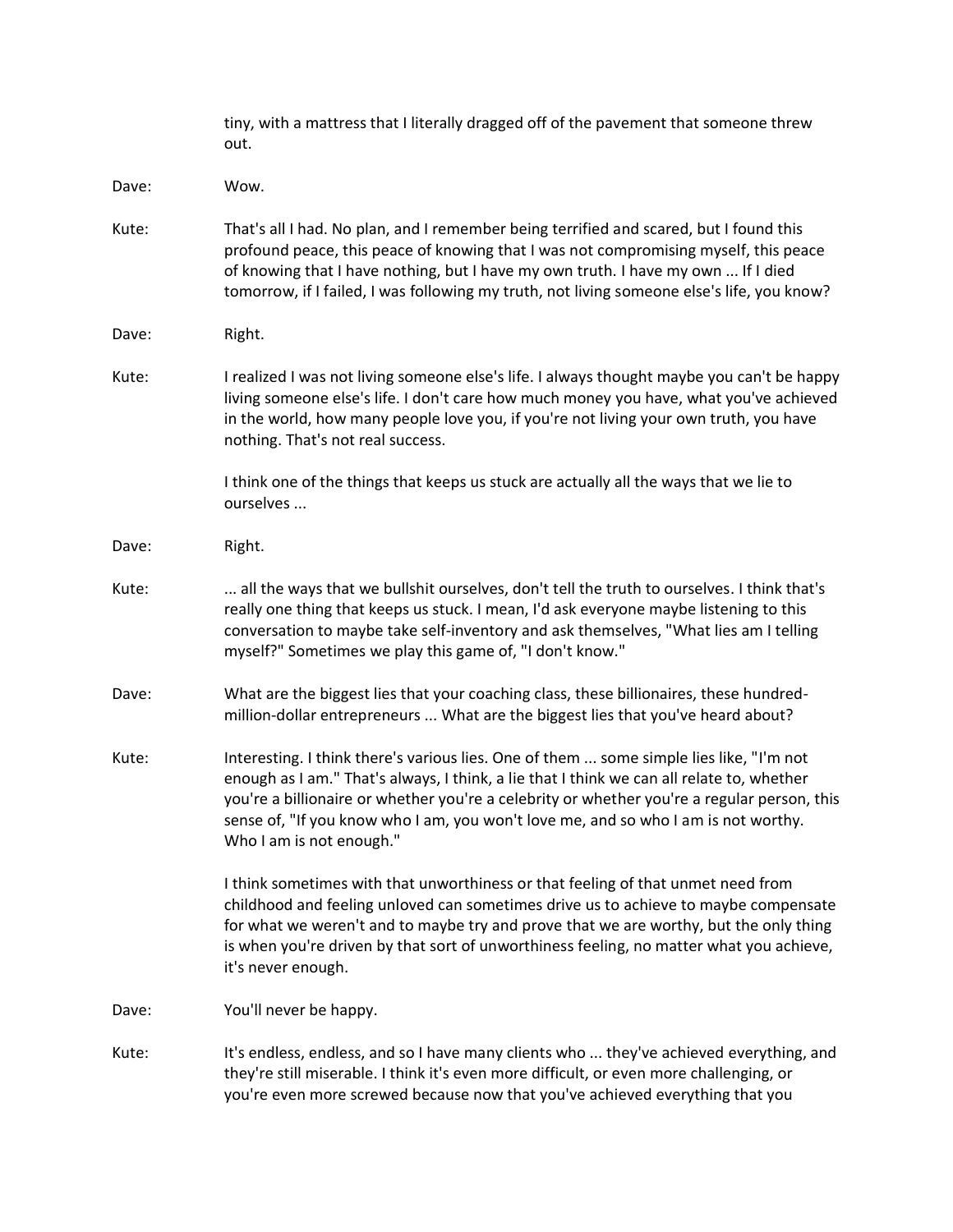thought was going to make you happy and you're still not happy, it's even more painful. I think there's this lie of, "I'm not worthy as I am," or this sense of, "What I need isn't inside of me. It's outside of me," which facilitates a constant seeking outside of ourselves.

I think that's one of the biggest lies, is you're not enough, and I think media advertising is constantly distracting us. It has this investment of distracting us and disconnecting us from who we really are, because I think if we can get distracted, then we can get disconnected, then we can get sold a whole bunch of lies, like the sense of, "Well, you're not enough, but if you just, I don't know, wear this underwear or if you just wear these shoes or drive this car, then you'll finally be enough." I think we have to remember and reconnect with the truth.

- Dave: It sounds great to hear that, right? Putting that in action ... If you're just sitting there listening to the show ... You're sitting in traffic on your way to your job. You don't really like your job. You're barely going to make rent this month, or wherever you are in the whole scheme of things ... you just think, "Okay. How do I make that actionable?" Yeah, maybe I tell myself some lies. I don't know what they are. How do we translate this into something that you can use?
- Kute: I always tell people, "Start with asking yourself and looking at the lies you're telling yourself." For real, because we're constantly lying to ourselves.
- Dave: Is there a process for that? A lie detector? [crosstalk 00:24:39]
- Kute: Just take a moment and sit ... I think, deep down, we know the truth. Dave, we know the truth. We play this game of confusion like, "I don't really know. I'm not sure. I'm confused," when deep down we do have an inkling. We do have a knowing and a sense. I think the willingness ... It takes courage. It takes a lot of courage-
- Dave: It does.
- Kute: ... because I think we're often afraid, "If I tell the truth to myself ..." We have a sense, you know? "If I tell the truth to myself, then what will happen? What are the consequences? If I tell the truth, that I'm not really happy in this relationship, or this is not quite aligned, or I'm in this job that isn't really in alignment with my integrity, then, shit, how am I going to pay rent?"

Many times, I think we suppress the truth in order to keep our life together, which then ends up making us more miserable in the long run, and so I think even if you don't take immediate action, the courage to actually say, "Okay. This is what I really feel. This is through truth of what I really feel," and own it and feel it and actually be willing to feel the pain, to feel the pain, because many times we feel like something's off. We feel the sense of, "This is not in alignment." Because we don't want to deal with the consequences, we'll distract ourselves. We'll shop it away. We'll work it away. We'll Facebook it away, social media. It's a way in. We don't want to deal with it, and so I think the willingness to sit still and just own the truth of what we feel and feel it and to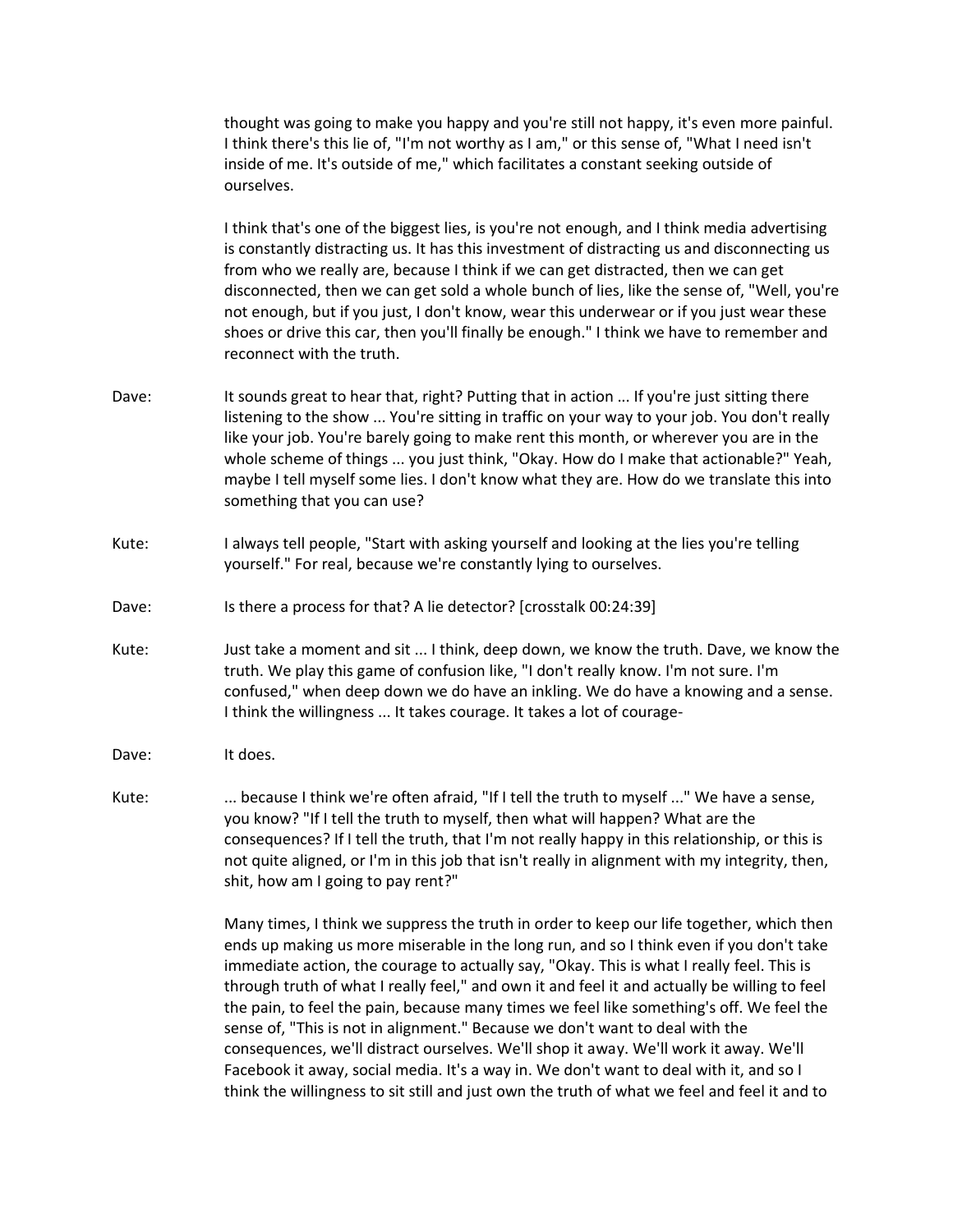feel what it ... What are the lies I'm telling myself? What am I pretending to not know, and what is it costing me? And to feel the pain of, "What is it costing me?"

Even if you don't take action, I think owning the truth begins a process inside. It's like the fire of truth begins to burn inside, because now if you're owning it, at least you know what the truth is, and you're no longer bullshitting yourself about what you feel.

Dave: I went through something like that back when I had been working in Silicon Valley. I had a very successful career, and it was exciting as all hell. We were building the internet, making things scale. I was at ground zero for that, and it was the most exciting thing I could think of doing, but after 10 or 15 years of that, I'm like, "You know what? Making a slightly faster router or a slightly better server somewhere, it just isn't world-changing. It isn't exciting," and I lost the luster for it. But I'm making a really nice salary, and I built a career, built a network, all the things you do when you're an expert in a field.

> I remember when I decided, "You know what? I'm actually going to leave this," and this little blog I started to share all this knowledge. I think it can probably be a company, but I didn't start in ... I didn't build the list the way you were ... I didn't do all the stuff you were supposed to because it wasn't supposed to be a business like that.

Kute: Right, right.

Dave: It was just knowledge sharing. I remember just sitting down and facing that, and my wife's like, "We have two young kids. We just moved to a new country. This is the worst possible timing, but maybe you should do it." My truth then was like, "You know what? I just don't care as much about this stuff as I used to, and if I don't take this opportunity to help people in this way, I'm just not going to be happy."

> It was a rough conversation, but I did do that process you're talking about to just know my truth and feel the pain, and the pain is like, "I don't have a passion for this anymore," even though it was, at one time, the most important thing I could think of to do. I did kind of step off and say, "I'm going to throw away my 20 years of building a career," because once you're out of tech for a few years, you're stale, with no idea whether it was going to be lucrative or not, whether it was going to do it. I did feel that same thing you're talking about, but I did that when I was 40 or something. You did that when you were 14.

- Kute: Yeah.
- Dave: Were you just born that way?

Kute: Was I born that way?

Dave: Well, this is not normal for people to do this at a young age.

Kute: Look, I was a little odd.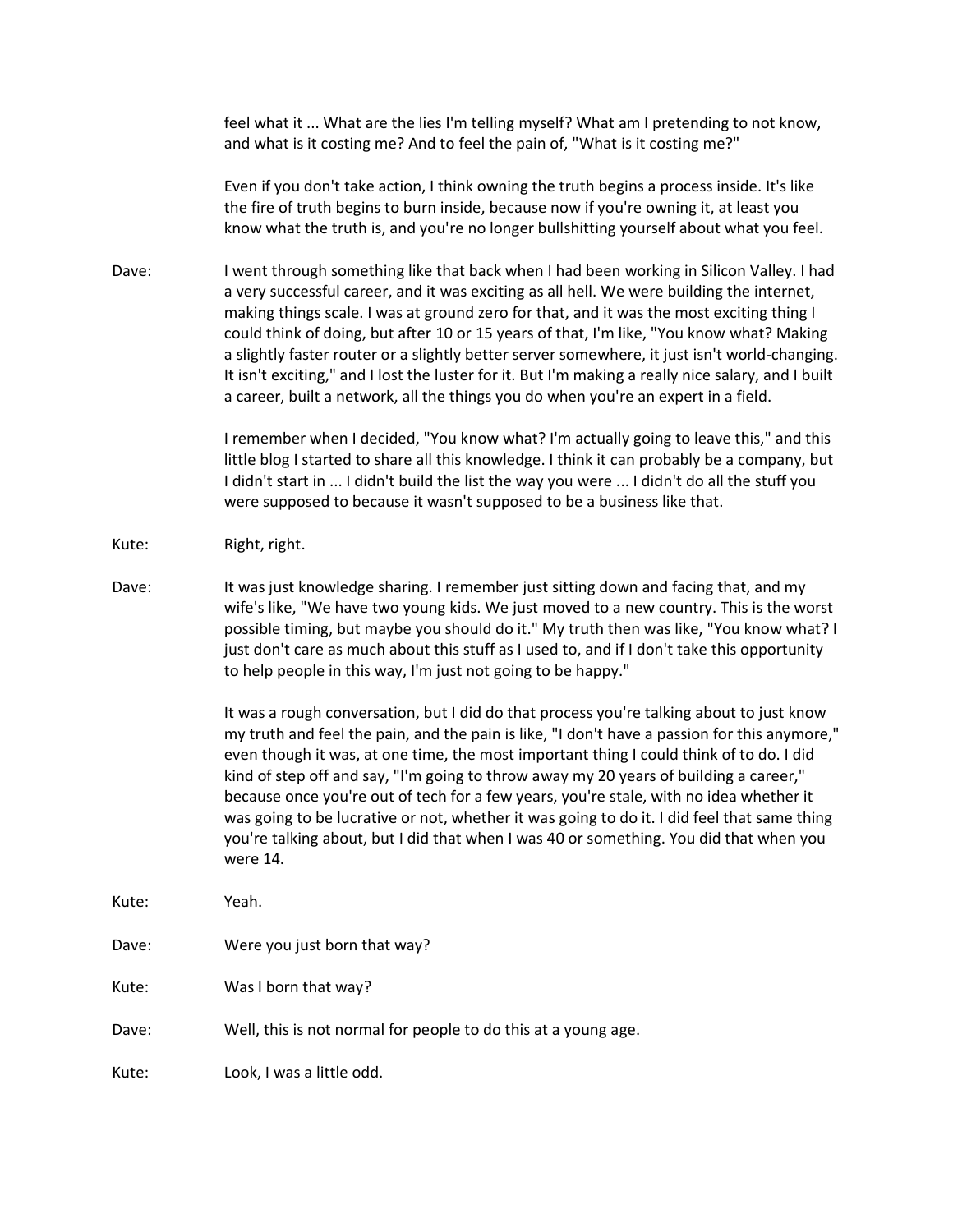| Dave: | Okay.                                                                                                                                                                                                                                                                                                                                                                                                                                                                                                                                                                                                                                                                                                                                                      |
|-------|------------------------------------------------------------------------------------------------------------------------------------------------------------------------------------------------------------------------------------------------------------------------------------------------------------------------------------------------------------------------------------------------------------------------------------------------------------------------------------------------------------------------------------------------------------------------------------------------------------------------------------------------------------------------------------------------------------------------------------------------------------|
| Kute: | But it wasn't like  I mean, I was terrified. Okay? Don't get me wrong. My greatest fear,<br>at 14, was losing the love-                                                                                                                                                                                                                                                                                                                                                                                                                                                                                                                                                                                                                                    |
| Dave: | Yeah.                                                                                                                                                                                                                                                                                                                                                                                                                                                                                                                                                                                                                                                                                                                                                      |
| Kute: | and the approval of my father, who I wasn't close to, but he was like my hero.                                                                                                                                                                                                                                                                                                                                                                                                                                                                                                                                                                                                                                                                             |
| Dave: | Right.                                                                                                                                                                                                                                                                                                                                                                                                                                                                                                                                                                                                                                                                                                                                                     |
| Kute: | I mean, he was like this huge, larger-than-life guy who all I wanted was his love, at that<br>time. The thought of not having that, it was like death, like death. It was terrifying, but I<br>knew the truth. I knew it. When I was 14, going in front of 5,000 people, going through<br>my ministerial ordination ceremony, there was a pain in my heart because I knew that<br>this was not my path. It was his vision for my life, and I was not happy. There was a pain<br>I mean, I didn't cry, but inside I was crying-                                                                                                                                                                                                                             |
| Dave: | Right.                                                                                                                                                                                                                                                                                                                                                                                                                                                                                                                                                                                                                                                                                                                                                     |
| Kute: | and I felt that. It's not like I was just born without fear. There was fear. There was<br>terror of, "What is going to happen to my life?" It took me four years to muster up the<br>courage, but I just knew, when I felt the pain of living the rest of my life as a lie, when I<br>felt the pain of what that would mean for the rest of my life, I couldn't do it. It was too<br>painful.                                                                                                                                                                                                                                                                                                                                                              |
| Dave: | So, not living in integrity is a gnawing pain that people feel, and as you came to L.A. and<br>you started building your career and your mission, helping people, and you eventually<br>connected with people where you're helping people who can pretty much buy whatever<br>they want.                                                                                                                                                                                                                                                                                                                                                                                                                                                                   |
| Kute: | Yeah.                                                                                                                                                                                                                                                                                                                                                                                                                                                                                                                                                                                                                                                                                                                                                      |
| Dave: | They've already achieved that level. How many of them were running off that same pain<br>that you've been running off of where, "I'm 16. Because I'm seeking approval from my<br>parents still, I'm living the life someone else set out for me"?                                                                                                                                                                                                                                                                                                                                                                                                                                                                                                          |
| Kute: | Yeah. I think I would say most of them, to be honest. I think many times we have an idea<br>of what we want, or we set goals for ourselves. Sometimes we achieve those goals, and<br>I'd say sometimes you might achieve what you thought you wanted only to realize it's<br>not what you really wanted. It's just what you thought you wanted based on who you<br>thought you were, the identity that you created based on past conditioning. I think<br>many times clients came to me because they had the company, they had the money,<br>they had the jet, they had this, they had everything, and they were like, "But I'm not<br>living my purpose," or, "I'm not fulfilled," or, "I'm living someone else's life," and they<br>weren't truly happy. |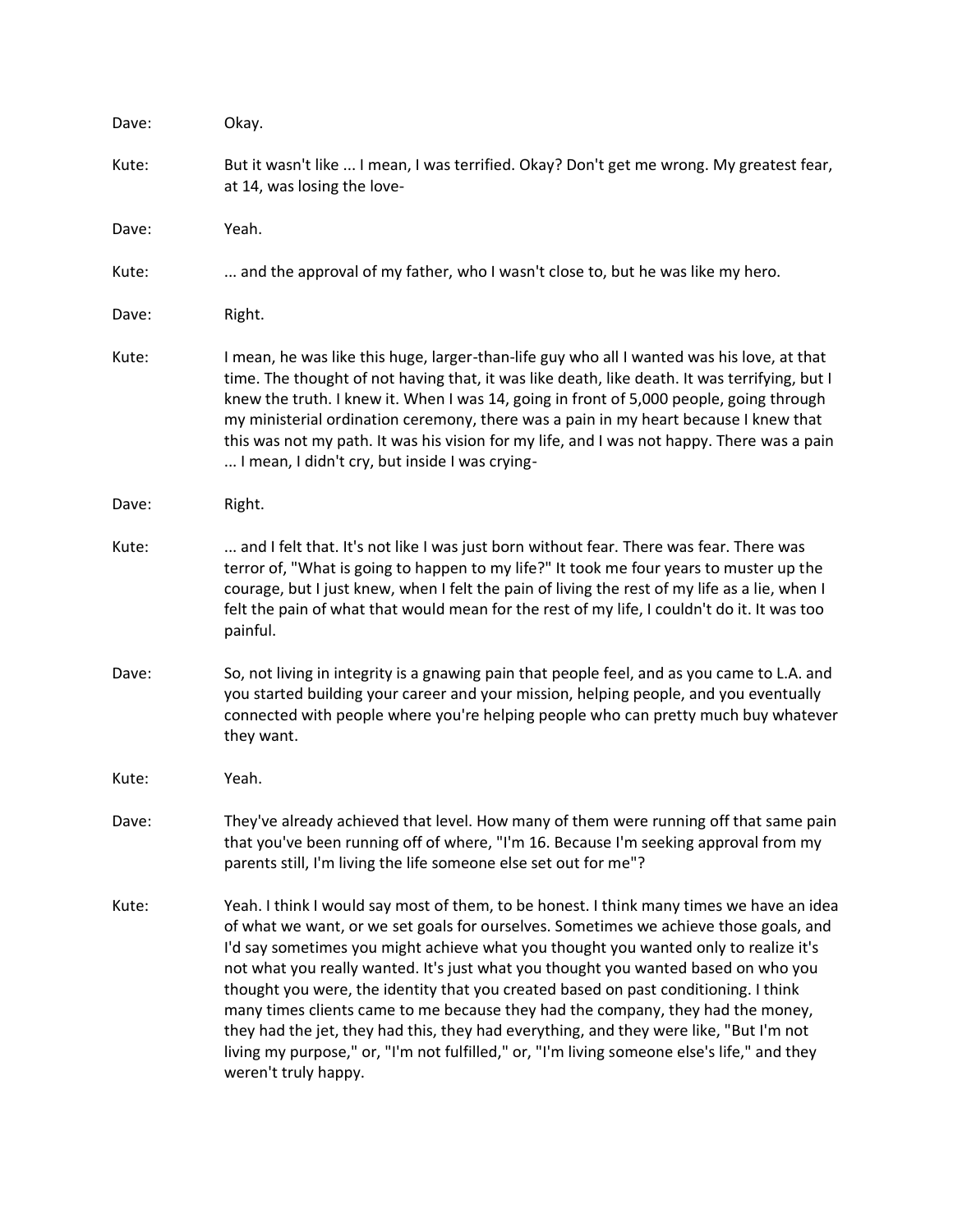Look, I say happiness is simple. It's really simple, Dave. It's not always easy, but it's really simple. Feel the truth. Acknowledge the truth. Feel the truth. Tell the truth. Speak the truth. Live the truth. End of story. I think so many things that we go to temple and we pray to God about, "God, help me with this. Help me with that. Help we," we wouldn't even have to pray about because, naturally, it would resolve. For me, truth is the greatest yoga. Truth is the greatest prayer. Truth is meditation. To me, truth is a profound spiritual practice, because it will cut away so much BS from our lives. Look, you might lose people. You might lose situations. You might lose relationships, but I tend to come from the place of the people that you lose in your life as a result of speaking your authentic truth, living your authentic truth, probably weren't a vibrational match or truly in alignment with who you were anyway. I think, ultimately, there's a great freedom in being who you are, which takes a lot of courage, which is why most of us aren't.

- Dave: When you're dealing with your set of clients or a room full of people ... Let's talk about someone who's really successful already ... and you tell them, "All right. You've got to face your truth," what changes do they make in their lives? What happens? Do they sell their companies? Do they get divorced? It seems like that's highly disruptive if you built something.
- Kute: Yeah. I always tell people when I work with them, "I don't know what's going to happen to your life, but let's find out." My goal isn't to have them sell something or do something. It's to help them peel away the layers so they can get in touch with who they really are. Sometimes they might sell their company. Sometimes they might get a divorce, but they were miserable anyway, and sometimes they might build a new company, but what always happens when people ... I find when people connect to their truth, when they connect to who they really are, their authentic selves, the parts of themselves that they've been suppressing, is they access more joy and more aliveness and from that place of being truthful to themselves, they're alive. They're freer within themselves. From that place, then they're able to create their lives.

I gave an example. I always say, "Look, we're born free." As children, we're born, at least to a degree, in touch with our essence, divinity. Look into a child's eyes. A child will jump on a table and sing and dance and scream and shout and doesn't care if it's not Bruno Mars or Michael Jackson, just doesn't have so much self-consciousness, but then we meet our parents, and then we go through life. They're doing the best that they can do based on their conditioning, and so as children, we're born free, these balls of divine, infinite energy. We're born into this environment where we face pain, trauma, hurt, divorce, maybe abuse, some of us more than others, emotional abandonment. Sometimes there's just a sense of just being neglected, and it's subtle.

Two things happen. We start learning all these unconscious ways to disconnect from the pain of what's going on around us, and we start developing these survival mechanisms to not feel the pain, to shut down, disconnect, and we start suppressing parts of ourselves just so that we don't feel the pain of all of this stuff. As a result, we disconnect from the full range of our feeling and our emotion. Then we go into life, and we start learning all sorts of ways to ... the sense of, "Who do I need to be in order to be loved by my ..." in my case, by my dad. Maybe those listening, maybe you were loud and funny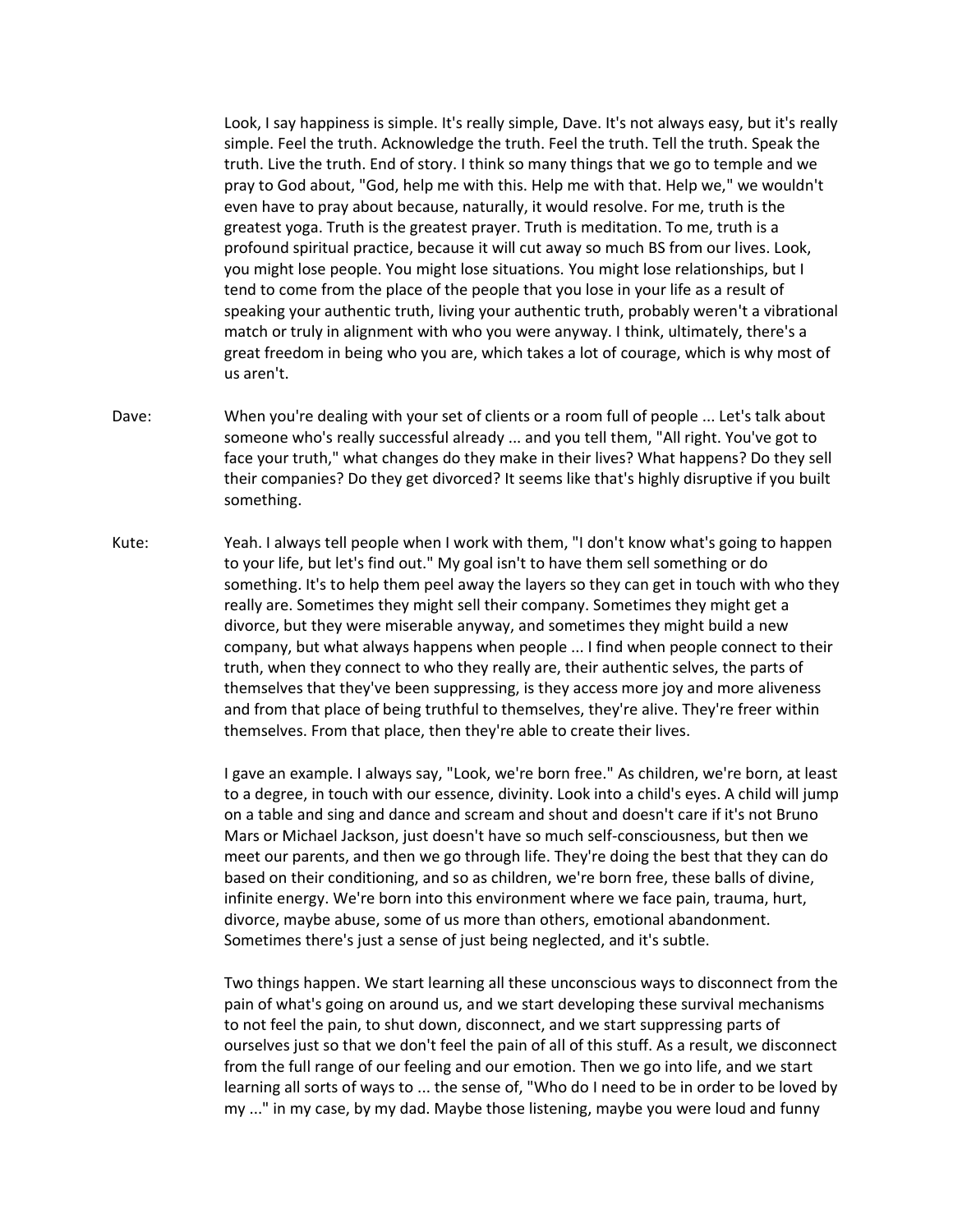and screaming, and one of your parents said, "Be quiet," and so you learned to shut down. You learned to disconnect, so the sense of, "Who do I need to be in order to be loved?" We start developing a persona and a mask and an identify, way of being, to avoid pain and to be loved. That creates a certain identification of what we think is me, and we say, "Well, this is just who I am."

I think much of who we think we are is not who we really are, it's simply who we've been conditioned to be to survive. Based on that survival persona or patent or identify that we become thinking this is who we are, we often navigate our life, do relationships, and set goals based on what we think we want based on this conditioned, limited version of what we think we are. The more we are locked into this prison of identity, of conditioning, I think the less freedom we have to really see clearly who we are and what is it that we really want. For me, the process of working with clients is to help them acknowledge that they're conditioned, become aware of their conditioning and the ways in which they've become conditioned, to feel the parts of themselves and the pain that they've learned to suppress over the years, and to heal that, to release that, and then, as we peel those layers away, feel what's really true, what's really there and live that.

- Dave: That sounds, frankly, terrifying ...
- Kute: It is.
- Dave: ... my own process of doing that, and I've done many of these things. In my 20 years of biohacking and spending a million dollars on myself, it wasn't just biology I hacked here in order to be able to do the things I do and to stand on a stage without wanting to wet myself and things like that. I do know you're basically looking at facing death. That's what it feels like, anyway.
- Kute: Yeah.
- Dave: When you do those ... For people listening to this, they're like, "All right. Maybe I'm willing to do this." Do you need a coach to do this? Do you need a spiritual guru? Who do you go to to help you go through this process? Because don't think you're going to get this just from watching a YouTube video.
- Kute: I mean, I don't think so. I'm not saying it won't nudge you along.
- Dave: It will nudge you along.
- Kute: But I do think having a guide, coach, teacher, whatever, someone ... because many times the eyeball can't see itself.

Dave: Yeah.

Kute: Many times, there is a egoic survival preservation patent inside of ourselves that doesn't want to dive to parts of ourselves that have worked for us in the past. There's ways of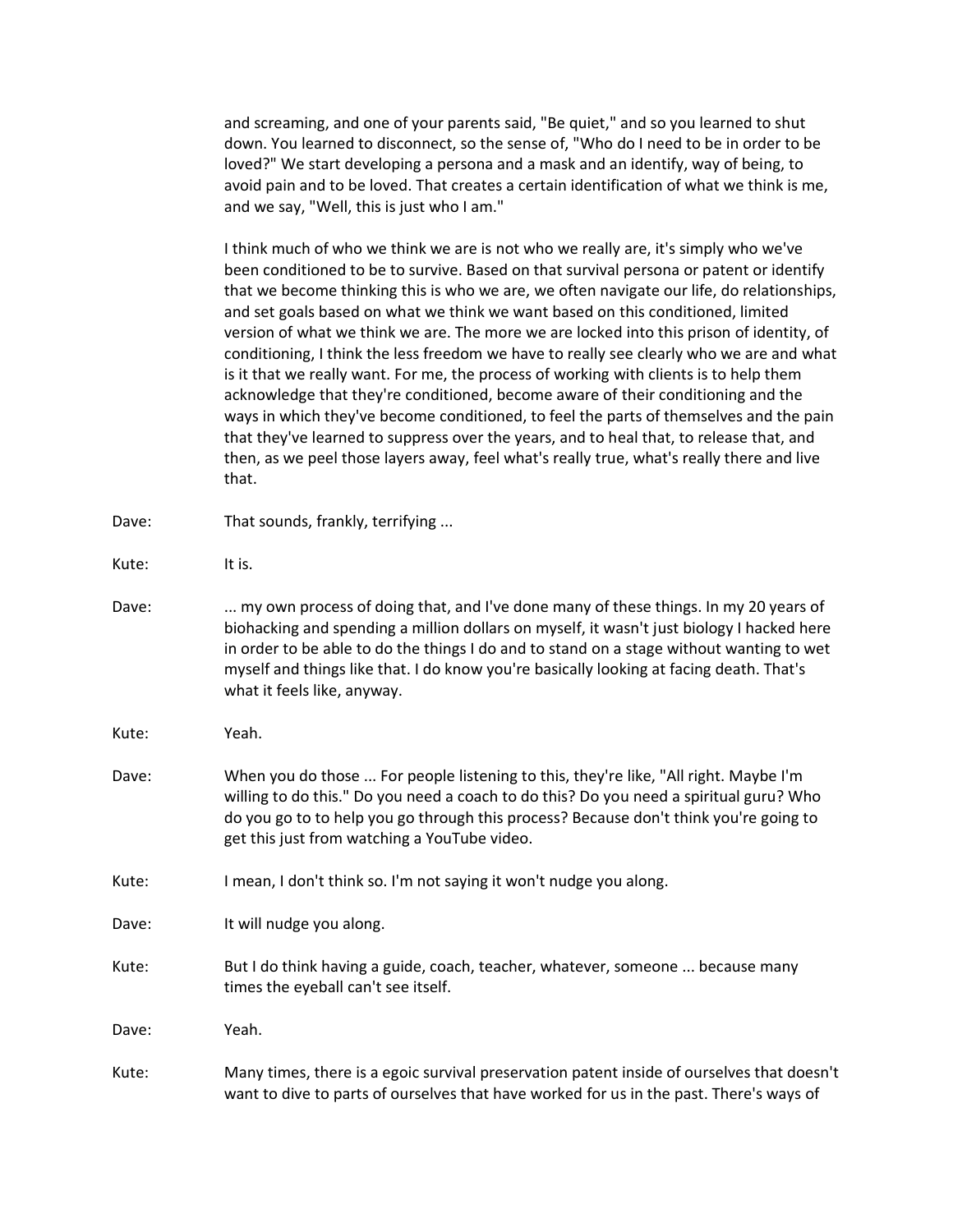being that worked for us when we were five that helped us survive that we're still doing when we're 35. It is scary, and so I think having a community of people that can support you, a community of friends that can support you, but also having a guide, a coach, who sees who you really are, sees through the conditioning, because many times we think, "No. This is just who I am. I am unworthy. I am my story. I am this way of being. I am shy," and that's just who we've been conditioned to be. Having a coach or a guide who can see the truth of who you are and help you question yourself, help you unravel yourself, help you untangle some of these layers, but also hold a loving and safe space for you, someone who's walked the path, who can say, "It's going to be okay," and, "Here's how we move through that process."

I think having a guide or a coach is really helpful.

Dave: I've found it can be helpful, for me, because one of the skills that we have, when you talk about that egoic defense mechanism there, is that you can come across the truth, and as soon as you come across it, the ego starts erasing the memory of it.

> I've worked with clients at 40 Years of Zen where they have electrodes on their head, and they come up with, "Okay. I got this realization," and five minutes later, you ask them about it, and they don't have a memory of it. These are smart, successful people, but it's like their own body edits this out of their memory, but if they talk about it or they write it down or they share it, it's like a dream. A dream that you don't share, "I can't remember that dream," but then once you get it out ... and maybe journaling is enough for some people, but the first few times I came across that, I was like, "This is a really ... This person's smarter than me. Yet, they don't remember what they just said, and it was profound, and it was going to set them free. They were going to release this trauma." Do you have a theory about what's going on with that or how people that work around that ability to forget the scary stuff?

- Kute: To forget the insight, you're saying?
- Dave: Yeah. Well, the insight's scary.

Kute: Yeah.

- Dave: The body is programmed to forget scary things or to shield-
- Kute: I think there is that self-preservation mechanism to keep us locked into what we are, because there's a fear everywhere. If I shift, if I change, then a part of me is dying, and it is scary. I think what helps me, also, is, yes, to write it down. That's why the community aspect is important, because when you have a community that witnesses you go through that, five people, 10 people, 100, however many people, they are your mirrors that can basically reinforce and help you remember the truth of that insight, the truth of that reality. I think one of the ways that we try to preserve ourselves is we isolate. We isolate ourselves and go into our aloneness because that's when we can do our own sneaky tactic. I think the ego has this thing where we want to seek and seek and seek and seek and seek and seek and seek and keep seeking and never find anything,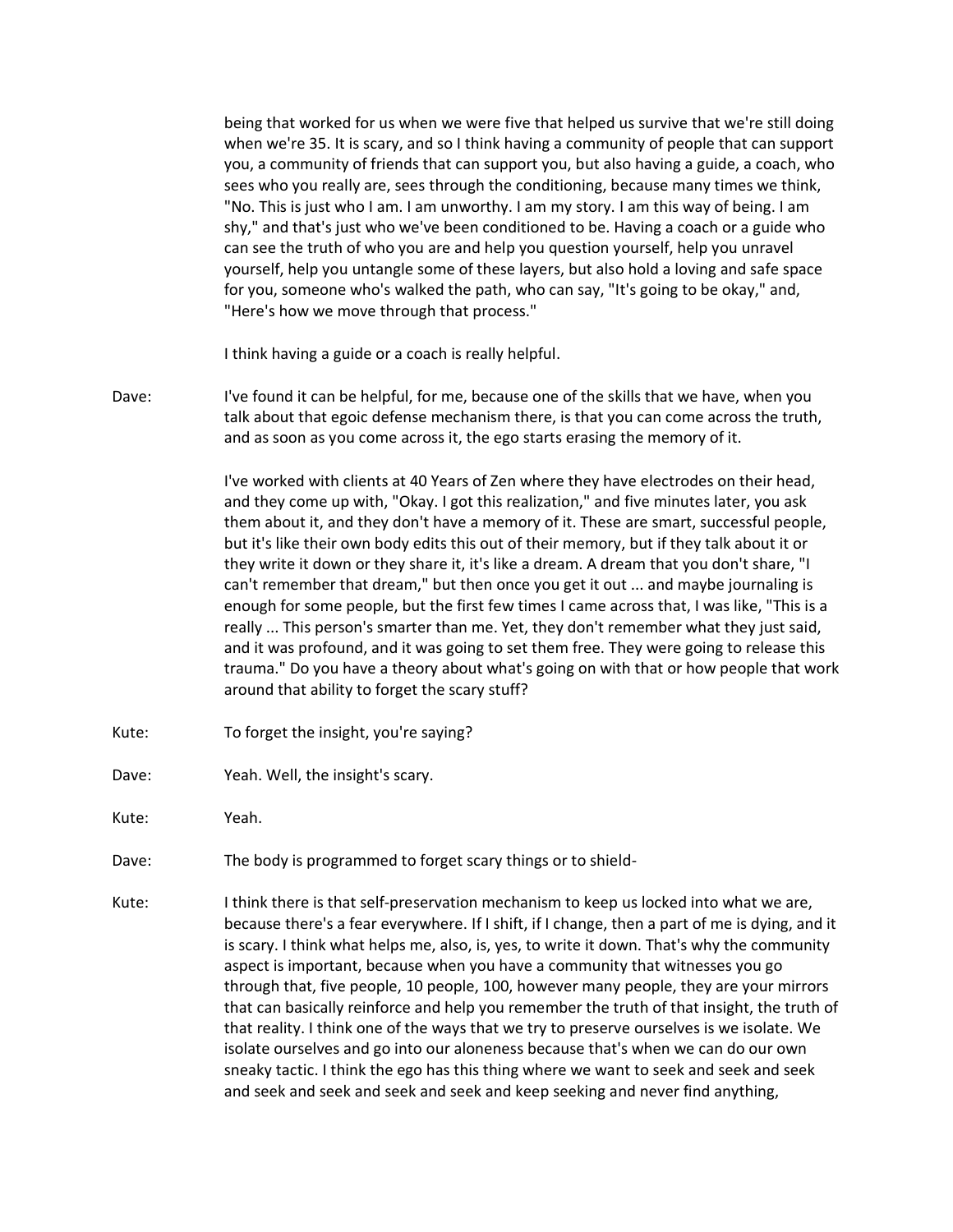|       | because that just keeps this sense of me-ness going. To actually find an insight and have<br>that become reality is death. It's scary. Is it Rumi that says, "You must die before you<br>die"?                                                                                                                                                                                                                                                                                                                                                                                                                                                                                                                                                                                                                                                                          |
|-------|-------------------------------------------------------------------------------------------------------------------------------------------------------------------------------------------------------------------------------------------------------------------------------------------------------------------------------------------------------------------------------------------------------------------------------------------------------------------------------------------------------------------------------------------------------------------------------------------------------------------------------------------------------------------------------------------------------------------------------------------------------------------------------------------------------------------------------------------------------------------------|
| Dave: | Right.                                                                                                                                                                                                                                                                                                                                                                                                                                                                                                                                                                                                                                                                                                                                                                                                                                                                  |
| Kute: | I think then you will be truly free, and so I think that's the process of life.                                                                                                                                                                                                                                                                                                                                                                                                                                                                                                                                                                                                                                                                                                                                                                                         |
| Dave: | In pretty much every one of the Shamanic practices that I've interviewed people about<br>or that I've learned, almost all of the really deep personal development books, there's a<br>moment where people are waking up, have to face death.                                                                                                                                                                                                                                                                                                                                                                                                                                                                                                                                                                                                                            |
| Kute: | Yes.                                                                                                                                                                                                                                                                                                                                                                                                                                                                                                                                                                                                                                                                                                                                                                                                                                                                    |
| Dave: | It feels like death anyway, but they don't usually actually die unless it's one of those<br>weird  There's an Eskimo practice where they hold you underwater until you die and<br>then wake you back up. Let's not go there. For the rest of these practices, whether it's<br>their rite of passage where you've got a knife and you're off alone until you get a<br>download or whatever, there's that facing that fear and then moving forward, and that's<br>what sets you free. It seems like that's increasingly difficult to do in the context of living<br>in the West and all that. How can people listening to this create an opportunity, even if<br>it creates that much terror? Is this a go do an ayahuasca? Go do mushrooms? Do<br>something really scary, extreme sports? What do you recommend as a practice to help<br>people face that level of fear? |
| Kute: | I mean, you can do some of those things. For me, one thing that is just simple is to<br>meditate on death.                                                                                                                                                                                                                                                                                                                                                                                                                                                                                                                                                                                                                                                                                                                                                              |
| Dave: | Interesting.                                                                                                                                                                                                                                                                                                                                                                                                                                                                                                                                                                                                                                                                                                                                                                                                                                                            |
| Kute: | Consciously, not in an ayahuasca seminar where you're in an altered state, because you<br>still have to integrate it into your life.                                                                                                                                                                                                                                                                                                                                                                                                                                                                                                                                                                                                                                                                                                                                    |
| Dave: | Right.                                                                                                                                                                                                                                                                                                                                                                                                                                                                                                                                                                                                                                                                                                                                                                                                                                                                  |
| Kute: | It's to actually meditate on death, to feel death every moment of your life. The fact is<br>you're dying on some level, at least this physical body is dissolving. I know there's<br>technology now that's growing our capacity to live years, but we are dying. Buddha,<br>Jesus, Bruce Lee, Muhammad Ali, we're all going at some moment.                                                                                                                                                                                                                                                                                                                                                                                                                                                                                                                             |
| Dave: | The sun's going to go out at some point.                                                                                                                                                                                                                                                                                                                                                                                                                                                                                                                                                                                                                                                                                                                                                                                                                                |
| Kute: | At some point. To actually feel it, to feel  What's helped me is to actually feel it, to<br>breathe it. I'm dying right now, another breath. I'm dying right now. There's not some<br>dramatic thing, but it's a subtle embrace of the nature of this whole existence and to<br>embrace it fully. I think if you can't embrace death and that reality, at least at the body,<br>it's hard to fully embrace life, and it's hard to fully  To the degree you're afraid of                                                                                                                                                                                                                                                                                                                                                                                                 |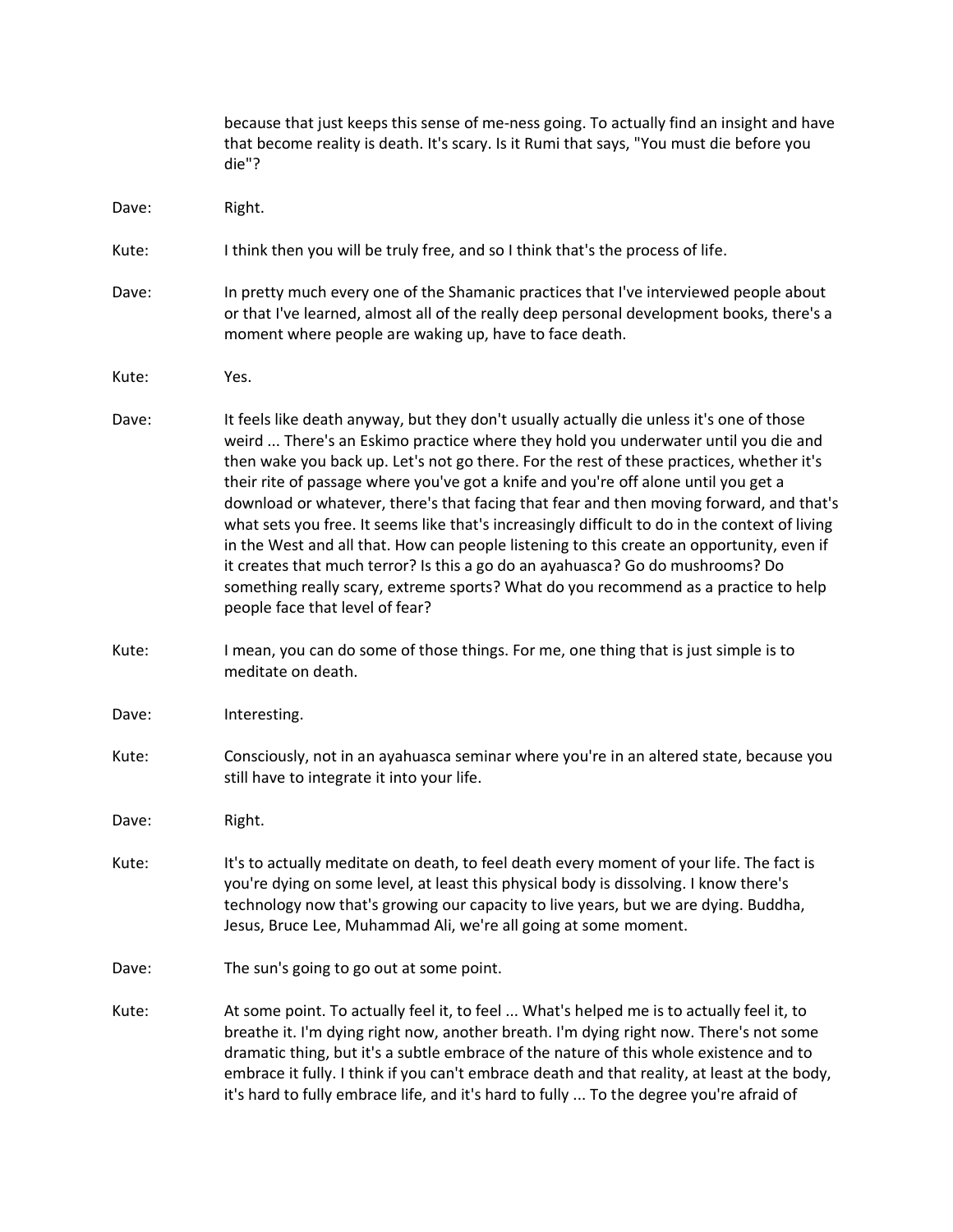death is the degree I found that there's a slight fear in really putting yourself on the line and living, and so breathing, facing death, having a spiritual practice ... Let's say like meditation, true meditation where it's not like a concentration practice or a visualization practice, but actually a process of going deep to that transcendental state where you are transcending yourself and dissolving yourself in meditation, I think, is also a practice of facing death.

One thing that really helped me face death when I was ... apart from moments of being in car accidents and literally thinking I was going to die, was being in India. I was in India for the first time. I went to a place called Varanasi. Varanasi is ... I don't know if you've been there, Dave, but it's by the Ganges.

Kute: I'm going to take you. I'm going to take you one day.

Dave: Oh, I want to go.

Kute: It's intense. I warn you about the equality, not the best, so get ready.

Dave: All right.

Dave: No.

- Kute: I'll never forget going there. The Hindus believe ... It's so sacred at this part of the Ganges ... that when they die, they want to get thrown into this part of the Ganges because they won't have to take rebirth. That's how sacred it is. There's a part of the Ganges where, for about 3,500 years, there has been unbroken fire, an unbroken ceremony, and they burn dead bodies. One thing that really impacted me in facing death was going there and seeing six bodies on wood piers burning. It takes about two to three hours for an entire human body to burn, but I'll never forget ... I would recommend this for everyone. If you want to face death, go watch a body burning, right?
- Dave: I'm sure.
- Kute: I remember seeing, maybe five to 10 feet away, seeing this body burning from the beginning to the end, and there was this head crackling on fire, the brains spattering in front of me.
- Dave: Wow. That's [crosstalk 00:46:12]
- Kute: And the face and the shoulders and the hands and the feet and all the way down to the toes, everything burning. It was this profound experience of realizing, "I'm a body. That's a body, but that body's not moving. Am I just this body? Can I just be this body? Am I this body, this body that we're so identified with and freaked out by and afraid that this is going to die and, 'Oh my God, this ...'" It really opened up the question in observing this body dying, "Who am I really? Really? I know I'm going to die, but who am I that I'm saying I'm going to die?" I think if you really start questioning, "Who am I really, and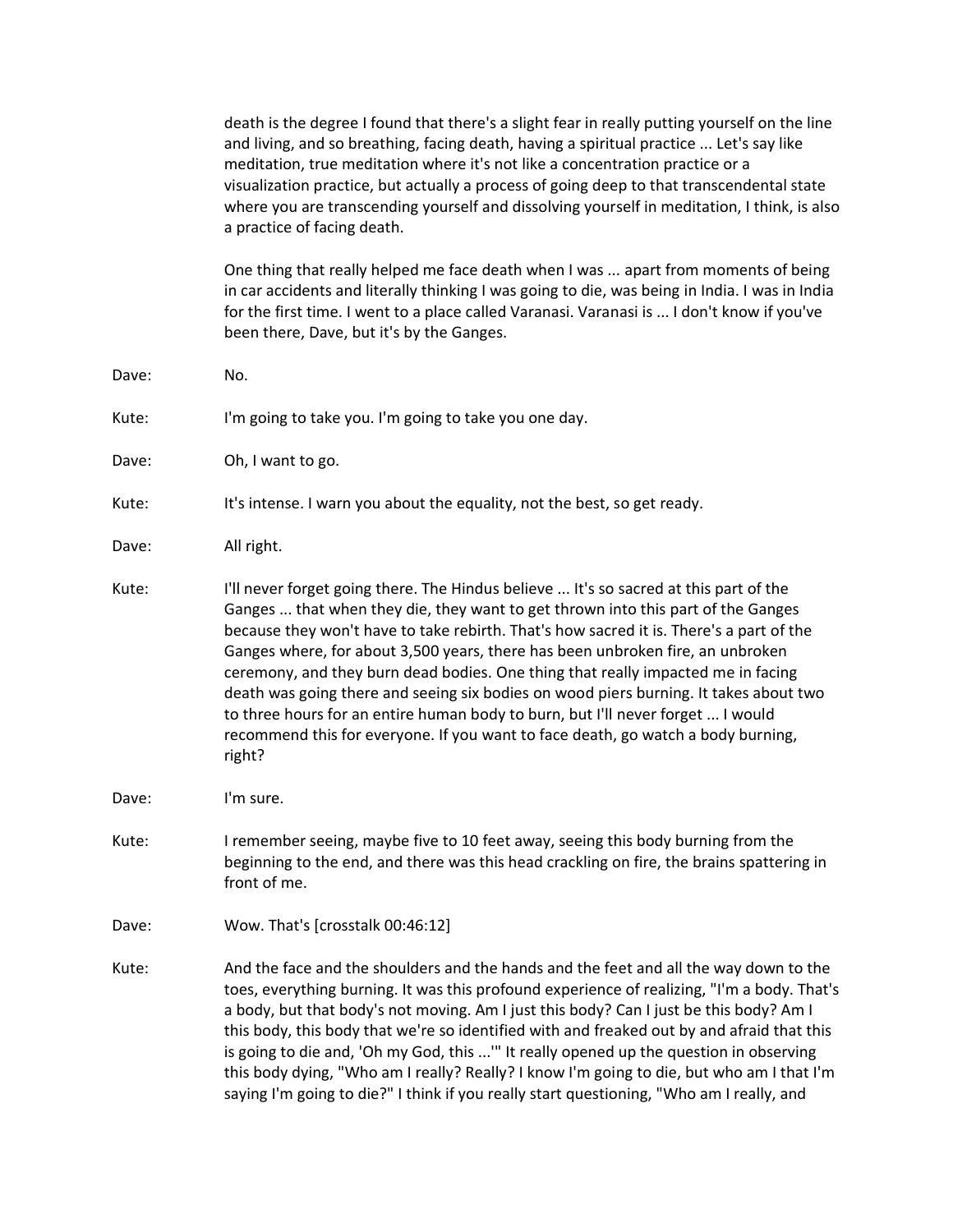|       | who is it that's going to die?" We're afraid of death because we think we are just this<br>physical body. We think we're so identified with this physical form. We're so identified<br>with the collection of memories of what we think ourself to be, but if I said to someone,<br>"Where do you exist?" most people tend to point to, "Well, I guess here, here, here,"<br>but we can't just be this physical thing.                                                                                                                          |
|-------|-------------------------------------------------------------------------------------------------------------------------------------------------------------------------------------------------------------------------------------------------------------------------------------------------------------------------------------------------------------------------------------------------------------------------------------------------------------------------------------------------------------------------------------------------|
| Dave: | The physical thing doesn't really exist. As we're speaking right now, you're shedding<br>cells. You're building new cells.                                                                                                                                                                                                                                                                                                                                                                                                                      |
| Kute: | Exactly.                                                                                                                                                                                                                                                                                                                                                                                                                                                                                                                                        |
| Dave: | We're more like a current in a river, but not an actual, physical thing. It's kind of scary<br>from a Western perspective to think about it.                                                                                                                                                                                                                                                                                                                                                                                                    |
| Kute: | Yeah.                                                                                                                                                                                                                                                                                                                                                                                                                                                                                                                                           |
| Dave: | But what you're saying makes sense. I came, I don't know, 10-plus years ago. I've done<br>all sorts of advanced yoga and read about reincarnation and things like that. I'm not<br>1,000% convinced that we reincarnate, but I think it's pretty likely, but even if that's not<br>true, I chose to build that into my nervous system's thinking, because fear of death goes<br>away a lot like, "You know what? When I die, as long as I can make my body believe I'll<br>get a do-over later, a lot of the fear and stress can just go away." |
|       | So, I'm willing to rationally go, "That may all be complete and utter bullshit," but<br>adopting that belief system, at least at the irrational parts of my mind, sure makes<br>dealing with life-threatening situations a lot less of a fearful thing, knowing full well that,<br>yeah, I could die and it could be over. I think that's unlikely, but hey, it might happen,<br>but still, as long as I just let enough of me believe that other thing  I might die<br>tomorrow. We all might die tomorrow, but-                               |
| Kute: | None of us know when the moments come.                                                                                                                                                                                                                                                                                                                                                                                                                                                                                                          |
| Dave: | Yeah, and we don't want to face that. All right. You're sitting across from a billionaire or<br>near some A-list celebrity person and you're telling them, "You're going to die, and<br>you're afraid of it." Do they just tell you to go screw yourself? How do they respond to<br>that?                                                                                                                                                                                                                                                       |
| Kute: | Honestly, I tend not to just say that.                                                                                                                                                                                                                                                                                                                                                                                                                                                                                                          |
| Dave: | Okay.                                                                                                                                                                                                                                                                                                                                                                                                                                                                                                                                           |
| Kute: | That's usually not the first conversation.                                                                                                                                                                                                                                                                                                                                                                                                                                                                                                      |
| Dave: | Sure.                                                                                                                                                                                                                                                                                                                                                                                                                                                                                                                                           |
| Kute: | Usually, I work with them, and I explore, and I take them through some processes that<br>just give them awareness of their entire conditioning and how they've come together,                                                                                                                                                                                                                                                                                                                                                                   |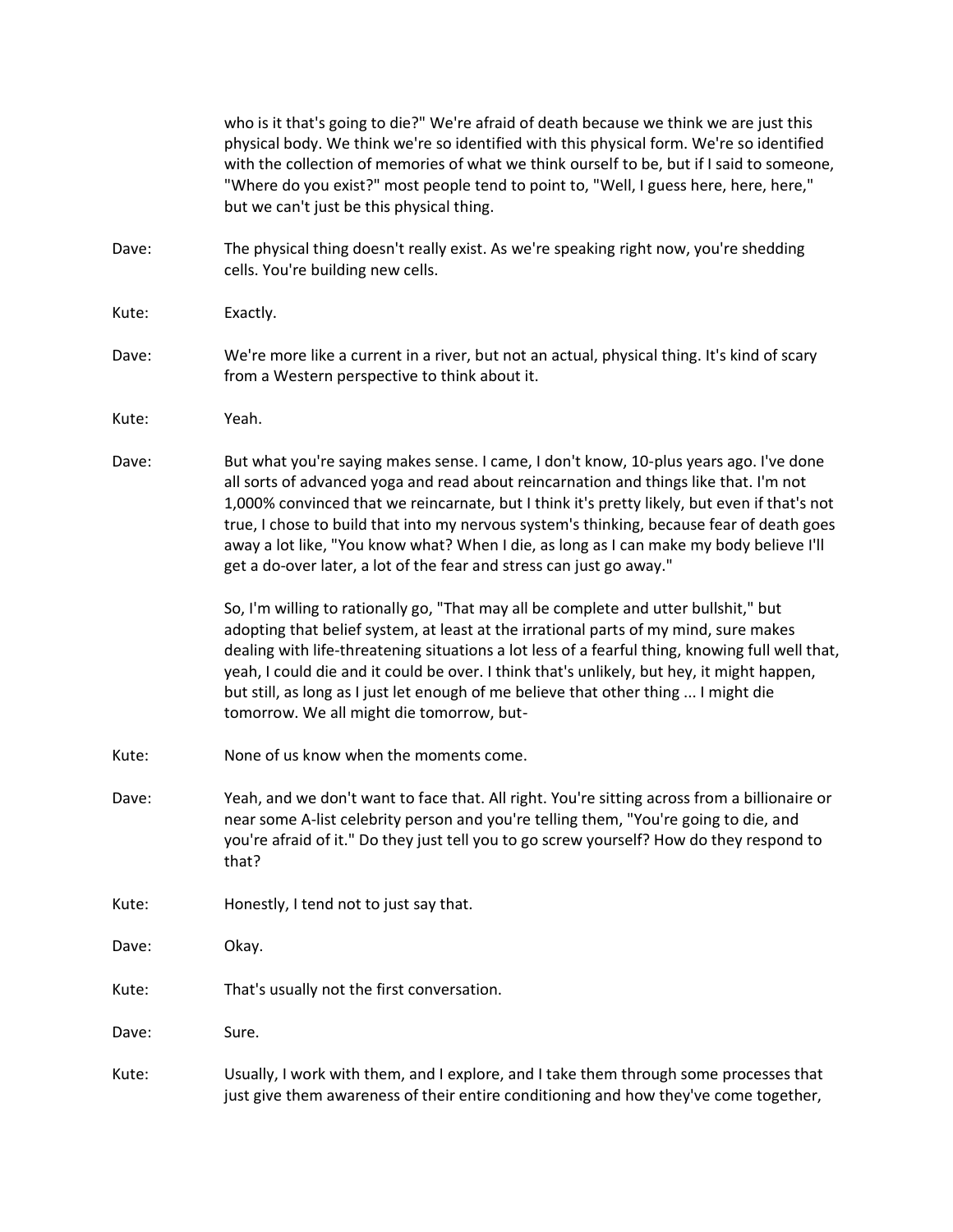their makeup. I give them insight into seeing who they are and how they've become what they've become and how that's limiting them, and they start having insights and awarenesses themselves. Once people see how their conditioning is limiting them, usually they're open to going beyond it. Usually, they're open to going ... and our conditioning is not who we are. It's just our conditioning.

- Dave: It's definitely ... I believe all those things because I've lived this. That's been the path that I've walked through, but I haven't seen bodies burned. I think the closest I came to that was in Tibet, the headwaters of the Indus and Ganges around Mount Kailash. You see these incredibly large black birds. They're either crows or ravens, but they're way bigger than they have any right to be, because there's no food there. This is hundreds or thousands of miles of very sparse vegetation. There's nothing, but these birds are just fat and big. The reason for that is that the Tibetan sky burial is still practiced there. When you die, they cut you up into pieces and feed you to the birds.
- Kute: Wow.
- Dave: This way, you won't compost if they bury you in the soil because there's no life in the soil that way, and there's no fuel to burn you because they take all the yak dung. What else are you going to do? Feed the birds, right? You see these huge [inaudible 00:50:31] and all those are basically signs of death, but they're not omens of death. They're just like life returning to life, and I remember thinking that and experiencing that and going, "That's incredible." In fact, if I had a choice of ways to go when I'm dead, I think a Tibetan sky burial is pretty awesome.
- Kute: Yeah.
- Dave: But it might be kind of hard to do that. I know the person has to be very healthy, because I'm so healthy. I feel like a Botox and Bulletproof bird. I'm kidding, but I did experience that, and certainly a lot of the Tibetan things I was learning were all about death. You actually take people through something called Liberation Experience in India, and you actually taken them to this part of India where they do that. You just get a group of people and go to these sacred spots? How does that work?
- Kute: The Liberation Experience came about out of my own journey. I first went to India, as I was sharing, and basically I had an experience on the back of a train, in the poorest section in India, sardine can situation, with this woman who, if you sold everything she had, her net worth is \$10. The head of her child, one of her children's, hanging off the train. I thought, "If this kid fell out, nobody would even notice," and my heart broke feeling the suffering of humanity, and I thought, "How do we live in a world where we can send people to the moon and this technology and internet and iPhones, but we can't feed the ... How can we not feed a child? This is crazy."

My heart broke in feeling the suffering, and then I looked at this woman an hour later. I looked into her eyes, and I felt like what was living me was living her. There was no separation. There was just oneness, and I had this vision like, "What would it be like to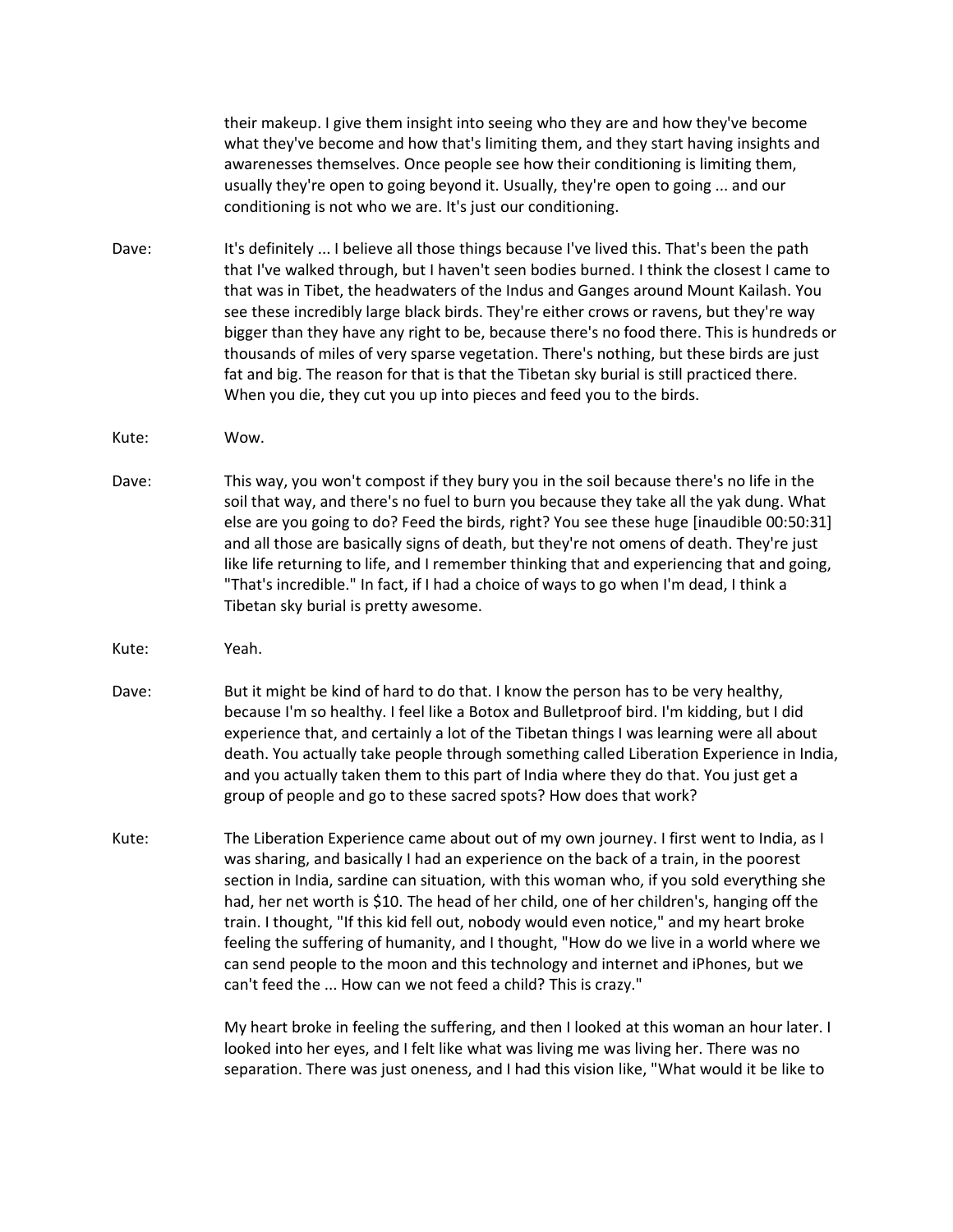take world leaders on this trip, a trip to India where they're actually having this experience?" George Bush, Bill Clinton, Oprah, Sergey Brin. Dave: You haven't brought them on your ... Kute: No. I have no [crosstalk 00:52:25] I can talk about, which is why I can say those names. Dave: Right, right. Kute: But I've taken some pretty heavy-duty people. Dave: Okay. Kute: I thought, "What would it be like as a result of certain people who are in leadership positions transforming, and as a result their own transformation, awakening, awareness, connectivity, how will they use their resources and platforms to impact society?" Then I forgot about it, built my coaching business, became known as a transformational coach. 2006, I had a download, a vision, that said, "Create that journey." It wasn't a group journey, Dave. It was a one-on-one journey. Basically, I take away your money, take away your passport. You have a backpack, a pair of clothes. You're stuck with me for 12 to 14 days. You have no idea where you're going. I make you sign your will in case you don't come back. You write letters to everyone in your life in case you don't come back, make you face death, and I take you-Dave: That's pretty intense. Kute: ... for 12 to 14 days through the bowels of India, but really what I'm doing is not a tour. Really, what I'm doing is I'm creating an inner journey that really forces you to face your fears. I mean, we often think we're free, but the moment you take away someone's cell phone and someone's makeup and someone's clothes and someone's status, it's like, "Who the hell are we, really?" Dave: Right. Kute: It's a deep-dive process that was a one-on-one journey in probably seven years. I don't do them anymore. In seven years, I did about 19 journeys-Dave: Wow. Kute: .... that were really special and amazing and deep and, I mean, life changing. That became known as the Liberation Experience, the one-on-one journeys, and they were deep, but it was really a journey of death and freedom, because we think we're free. We think we're free, but so often our freedom is dependent on all these things outside, this being a certain way, my wife being a certain way, life being a certain way, the government being a certain way. I think when our freedom is so dependent on these things, it's like how do you find an inner source of freedom within yourself that isn't dependent on, or less dependent on, things outside? I would put people in situations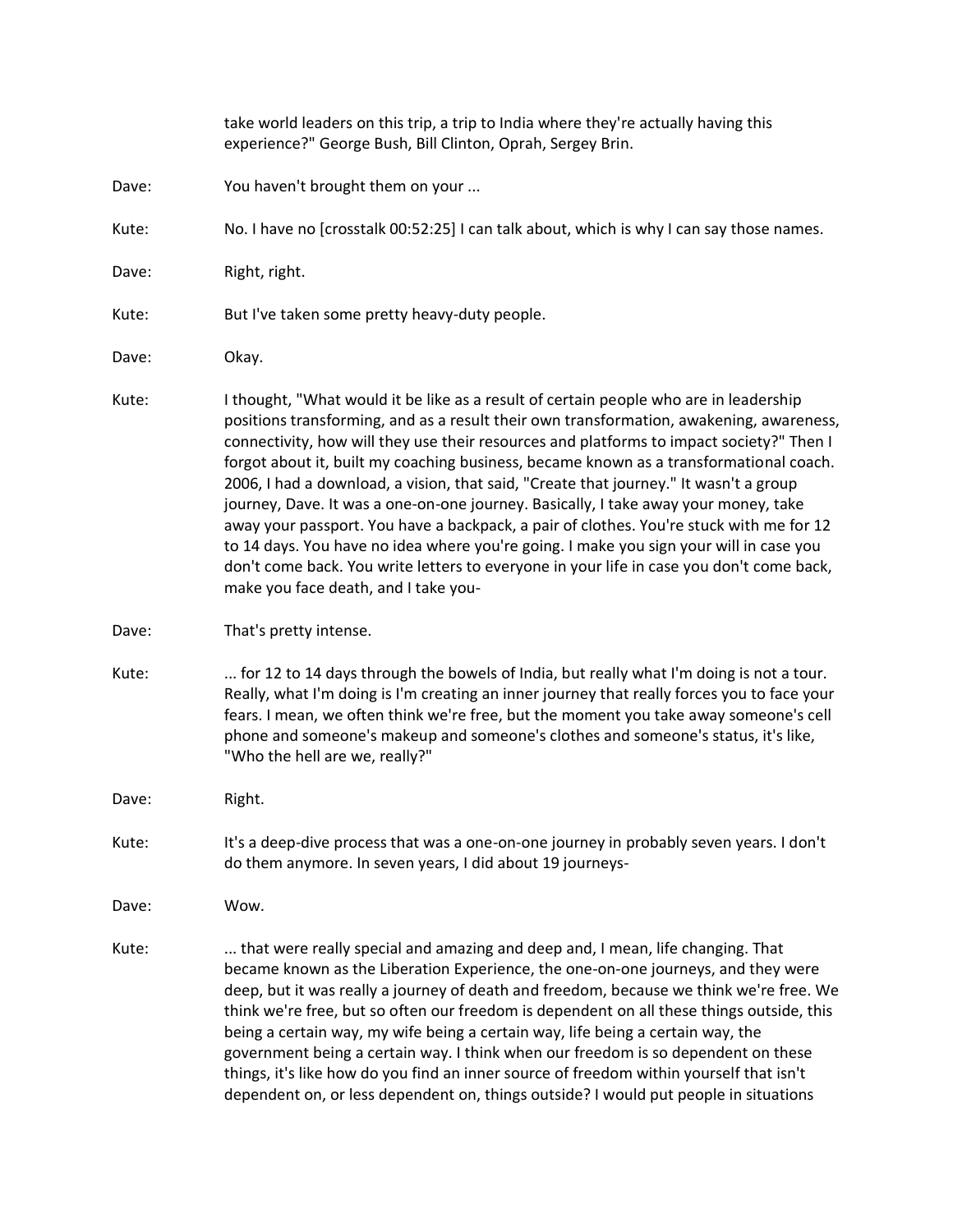and create situations that really pushed people's buttons and forced them to find an inner freedom.

- Dave: Do the tools that you work with, including Liberation Experience type things, do they work the same way for men and woman?
- Kute: Yes. In regards to Liberation Experience, which is in India, no.
- Dave: Yeah. There's a [crosstalk 00:54:48]
- Kute: Because what I do with men in India, what I used to do with men in India, was I think men grow more, at least a masculine grows more through challenge and pushing them to the edge, and just when the masculine thinks, "I'm going to die. I can't go beyond that," now we start, and we go beyond that threshold. I think men grow more through challenge. With women, it was very different. I kind of made a mistake of trying to push the same way, and it completely backfired. On my first journey, really what I had to do with the feminine was actually create a space for her, for this woman, to actually feel so safe, to be able to let go of all the ways she typically has to hold on to her control and you could say almost masculine edge in life, in culture, that really allowed her to let go. In that letting go, I found that the women I worked with were actually able to just unravel more.

With men, I was much more direct and in your face and intense, and with women, that didn't work, so I would have to kind of go around the back door, in the side door, and it was a totally different kind of process, with quite a lot more presence, a lot more sensitivity, a lot more connectivity, and it was a much more indirect, non-linear process.

- Dave: But it still resulted in speaking your own truth, waking up your own truths.
- Kute: The result was the same.
- Dave: But the path was a little different to get there.

Kute: Yeah.

Dave: That makes a lot of sense.

- Kute: I think it's important for women to honor their own unique process, because I think a lot of women try to force themselves into masculine modes of transformation, and that's great. I think everyone should do whatever they want, but I've found that the path is often different.
- Dave: It feels like a lot of the modern personal development stuff tends to be a little bit more male oriented, a little bit more masculine.

Kute: Much more, yeah. Much more, yeah.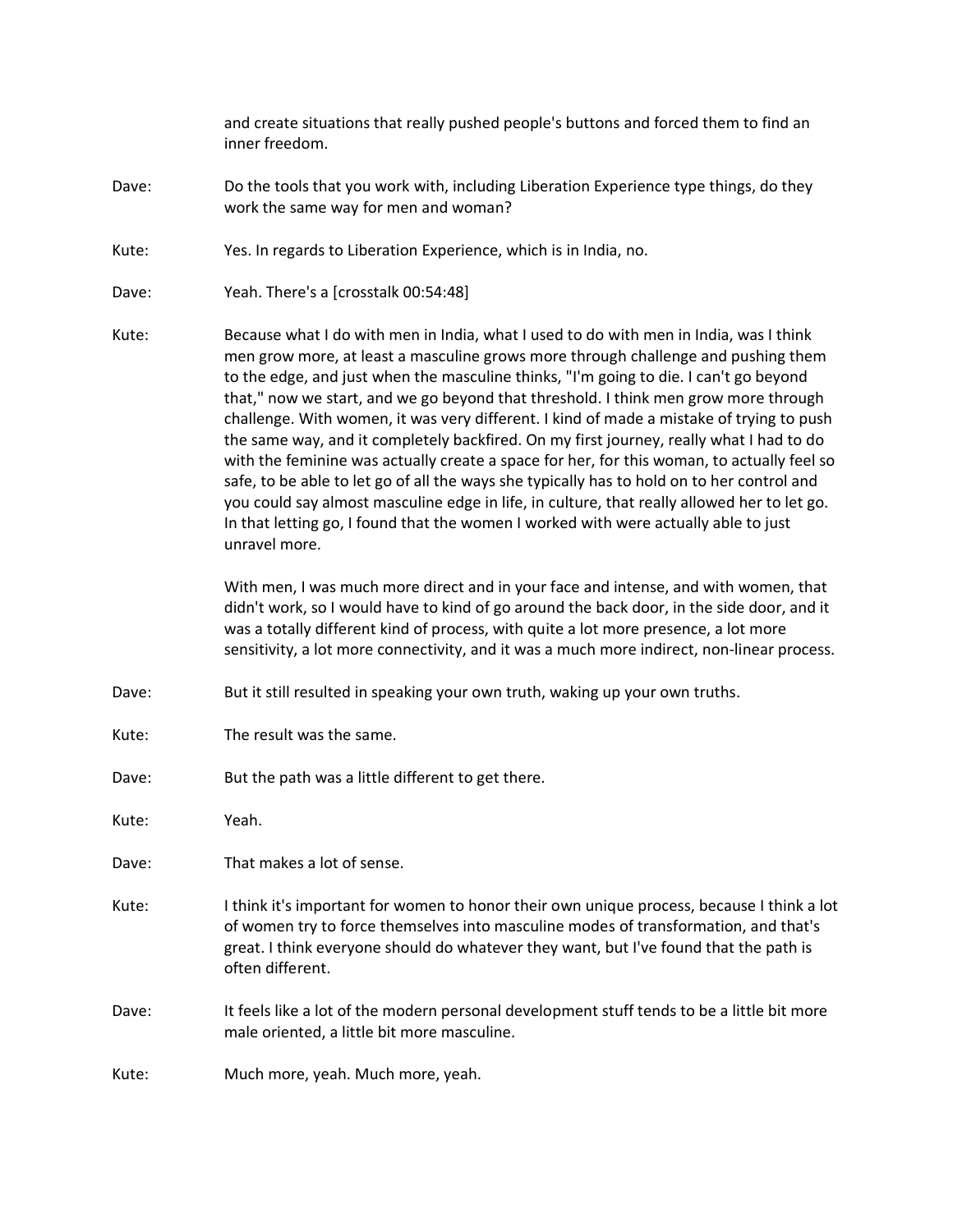| Dave: | That's why I like hanging out with you. Girls, here we are, two guys talking about how<br>women can do personal development. Neither of us, at least in this life, is a woman, but<br>there are emerging leaders around women's personal development, and some of them<br>are men working with women. Some of them are women. Some women work with men.<br>It's not just cut down by gender, but it feels like there's a different path-                                                                                                                                                                                                                                                                                                                                                                                                                                                                                                          |
|-------|---------------------------------------------------------------------------------------------------------------------------------------------------------------------------------------------------------------------------------------------------------------------------------------------------------------------------------------------------------------------------------------------------------------------------------------------------------------------------------------------------------------------------------------------------------------------------------------------------------------------------------------------------------------------------------------------------------------------------------------------------------------------------------------------------------------------------------------------------------------------------------------------------------------------------------------------------|
| Kute: | There is.                                                                                                                                                                                                                                                                                                                                                                                                                                                                                                                                                                                                                                                                                                                                                                                                                                                                                                                                         |
| Dave: | that there's common truths to all of humanity, but the way to access them might be<br>different based on-                                                                                                                                                                                                                                                                                                                                                                                                                                                                                                                                                                                                                                                                                                                                                                                                                                         |
| Kute: | If you look at a lot of the old spiritual practices that were passed down through the<br>Yogis, there were meditative techniques that were created by men. Everything was<br>about unmoving, consciousness, stillness. In meditation, you don't move, and that's a<br>very masculine path. I think, for the feminine, the feminine is  The masculine is this<br>unmoving depth of consciousness. The feminine is life itself, the weather, the<br>movement. It's movement. She is movement. She is dance, movement. I think the<br>feminine path can be a lot more  It doesn't mean men couldn't access that, but I think<br>a feminine path is also a lot more embodied, through the body, through the movement,<br>through the body, accessing the body and allowing the body  realizing that honoring<br>the body and the world as the body, your body as part of the Divine, is equally valued<br>than sitting in a cave and just not moving. |
| Dave: | Yeah. My experience has been that women are actually much better biohackers than<br>men                                                                                                                                                                                                                                                                                                                                                                                                                                                                                                                                                                                                                                                                                                                                                                                                                                                           |
| Kute: | Interesting.                                                                                                                                                                                                                                                                                                                                                                                                                                                                                                                                                                                                                                                                                                                                                                                                                                                                                                                                      |
| Dave: | because a guy like me, I'm going to get the data. I'm going to think my way through all<br>this and all this, and a woman would be like, "You know, that doesn't feel good,"<br>because the more embodied  and, of course, this is being stereotypical because some<br>guys-                                                                                                                                                                                                                                                                                                                                                                                                                                                                                                                                                                                                                                                                      |
| Kute: | Yes, of course.                                                                                                                                                                                                                                                                                                                                                                                                                                                                                                                                                                                                                                                                                                                                                                                                                                                                                                                                   |
| Dave: | are embodied, and some women have no idea what's going on in their body, but if<br>you're flipping a coin and playing the odds, I don't know why that is. I can hypothesize,<br>but I just experienced that over and over. It's like, "Oh, that's not working for me."                                                                                                                                                                                                                                                                                                                                                                                                                                                                                                                                                                                                                                                                            |
| Kute: | Yeah.                                                                                                                                                                                                                                                                                                                                                                                                                                                                                                                                                                                                                                                                                                                                                                                                                                                                                                                                             |
| Dave: | Right? For me, well, I did it for two years before I finally hit a wall and was like, "No. This<br>hasn't been working for me for two years. I wish I would have figured that out." My own<br>path has been  I can actually listen to my body way more than I could before, but it<br>feels like there's just something to what you're saying around that.                                                                                                                                                                                                                                                                                                                                                                                                                                                                                                                                                                                        |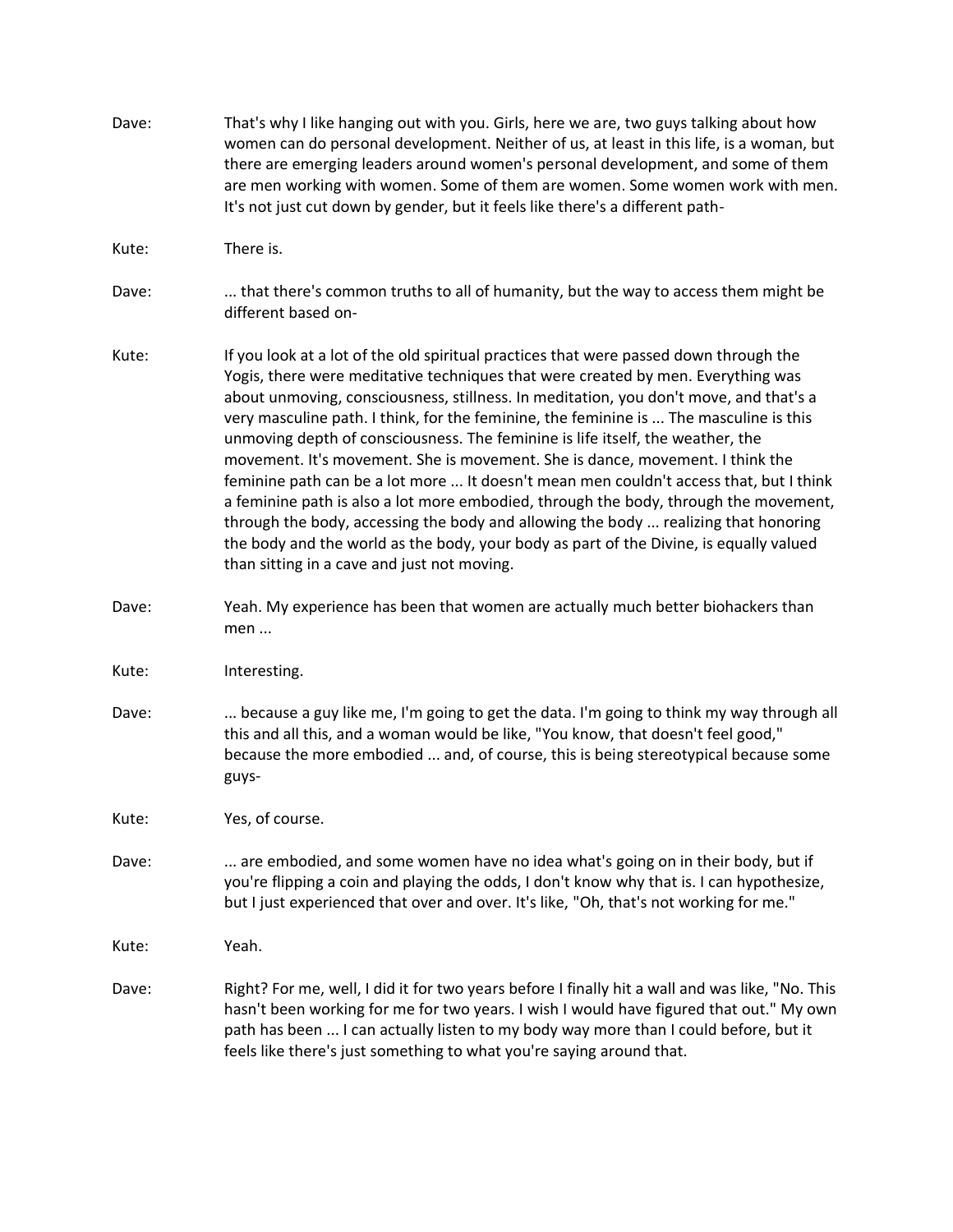We're coming up on the end of the show. I feel like we could talk for another two hours, but I have a question for you.

- Kute: Sure.
- Dave: Now, you've lived a very unusual life. You'll probably have a cool answer for this, but if someone came to you tomorrow and said, "Look, based on everything that you know, everything you've learned, I'm looking for some advice. I want to perform better as a human being. Tell me the three most important pieces of advice you have for me," what are they?
- Kute: Number one we kind of touched on, face your death. Face death. You are going to die. I don't care who you are. We are all going to die, so face it. Embrace it. Make death your friend, because if you hold death close, hopefully ... not in a morbid way, but I think it will inspire you to realize you don't have time to waste. You don't have time to mess around. You don't have time to not follow your deepest truth, that every moment that is wasted is a moment you can't get back. At the end of life, wherever we go, you can't go up to God and say, "Please give me a refund." I'd invite each person to face their death. For me, that has been a huge motivation to just live fully and optimally, so that's one.

The other thing is surrender. The reason I say that, you asked the question of ... How did you phrase your question?

- Dave: You want to perform better-
- Kute: Perform.
- Dave: ... as a human being, but not at your job, at being human.
- Kute: Surrender, because I think when you really surrender yourself to life and trust and get yourself out of the way, you allow yourself to catch the flow of life that's already happening. I think life has a rhythm, and life has a flow. There's an intelligence. The same intelligence that's breathing me is breathing you. The same life force is breathing seven billion people, functioning all of existence. The same intelligence is functioning the sun, the stars, this whole amazing planet. I think the more we can surrender to that and get ourselves out of the way, the more we catch the flow, and I think life unfolds in ways that we cannot imagine.

I think we're able to perform better as human beings that way, when we go back to the simple thing, but most important is tell the radical truth, feel the radical truth. The degree of aliveness you feel in life is in direct proportion to your willingness to live and tell the truth, and the less withholds you have, the less lies you are carrying, the more alive you will be. I think the less you are suppressing, the more alive you are. The more alive you are, the better you'll perform. Live the truth. To me, that is freedom. When you're free, I mean, you're going to flow. You're going to perform.

Dave: Face death.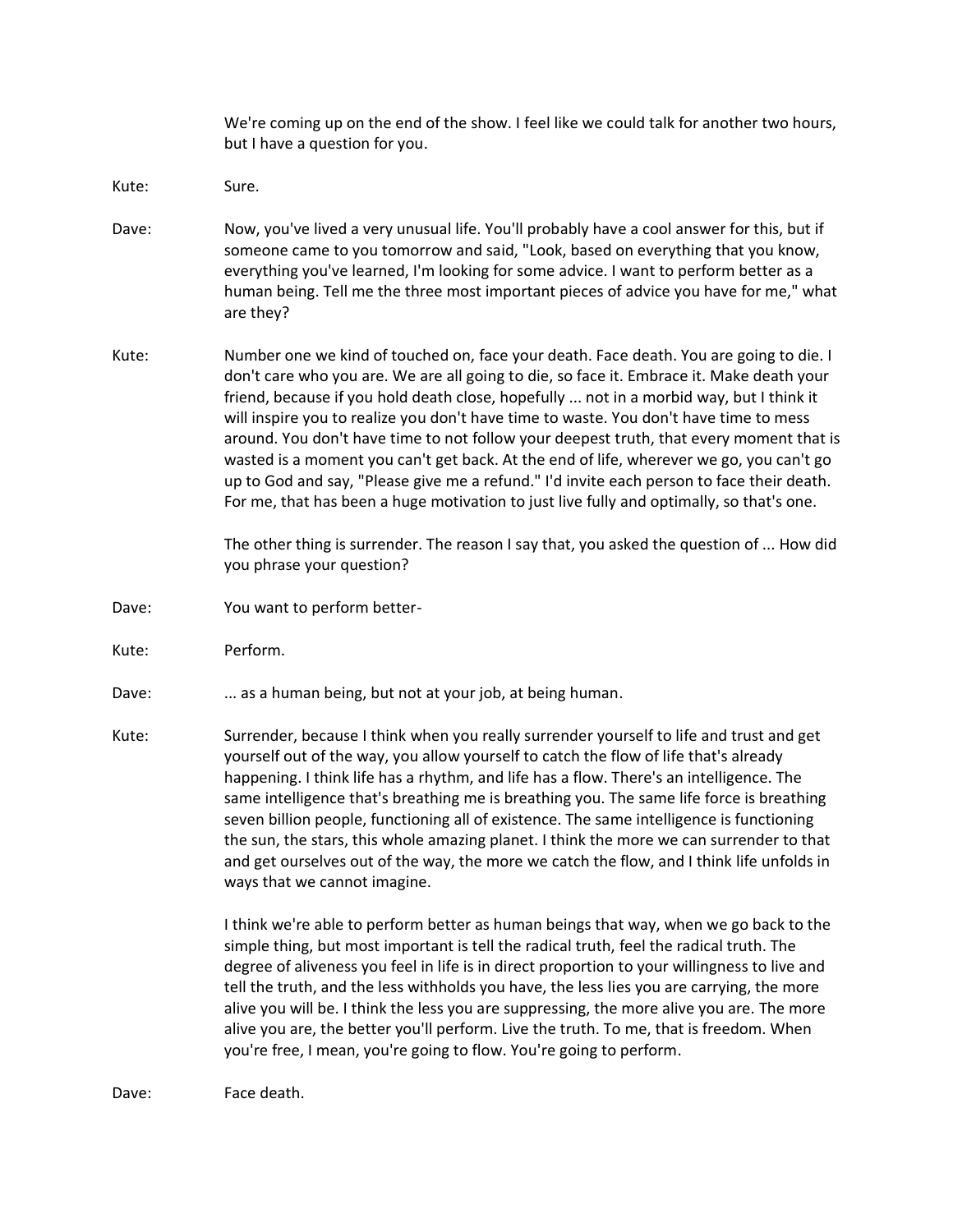| Kute: | Face death.                                                                                                                                                                                                                                                                                                                                                                                                                                                                                                                                                                                                                                                                                                                                                                                     |
|-------|-------------------------------------------------------------------------------------------------------------------------------------------------------------------------------------------------------------------------------------------------------------------------------------------------------------------------------------------------------------------------------------------------------------------------------------------------------------------------------------------------------------------------------------------------------------------------------------------------------------------------------------------------------------------------------------------------------------------------------------------------------------------------------------------------|
| Dave: | Surrender.                                                                                                                                                                                                                                                                                                                                                                                                                                                                                                                                                                                                                                                                                                                                                                                      |
| Kute: | Surrender.                                                                                                                                                                                                                                                                                                                                                                                                                                                                                                                                                                                                                                                                                                                                                                                      |
| Dave: | And                                                                                                                                                                                                                                                                                                                                                                                                                                                                                                                                                                                                                                                                                                                                                                                             |
| Kute: | Speak the truth. Tell the truth.                                                                                                                                                                                                                                                                                                                                                                                                                                                                                                                                                                                                                                                                                                                                                                |
| Dave: | Speak the truth.                                                                                                                                                                                                                                                                                                                                                                                                                                                                                                                                                                                                                                                                                                                                                                                |
| Kute: | Live the truth. I look at people like  I'm inspired by people like Gandhi and Mother<br>Teresa and Martin Luther King, and people might say, "Oh, surrender, that sounds so "<br>All of these people, the great ones, were great, truly great, and I think what they<br>achieved they could not have achieved with just their own human egoic mind. They<br>surrendered to something that was way bigger than themselves, and they plugged into<br>that stream of infinite energy. That intelligence of life is what uses them. It lifts through<br>them, and so I think when we surrender, we open ourselves to not just asking ourselves,<br>"Well, what do I want?" but really, what does life want to express through me? When<br>we allow that, that's when I think magic happens in life. |
| Dave: | Beautiful. A profound answer, which I would expect given all the cool things that you've<br>lived and done and discovered. Kute, where can people find out more? Your book is You<br>Are The One.                                                                                                                                                                                                                                                                                                                                                                                                                                                                                                                                                                                               |
| Kute: | You Are The One.                                                                                                                                                                                                                                                                                                                                                                                                                                                                                                                                                                                                                                                                                                                                                                                |
| Dave: | Is there a website where you teach people and things like that?                                                                                                                                                                                                                                                                                                                                                                                                                                                                                                                                                                                                                                                                                                                                 |
| Kute: | A couple of things. If people want to find out more about the book, they can go to<br>Amazon, obviously. I have a website, YouAreTheOneBook.com, where they can get<br>some free gifts. My main website is KuteBlackson.com. Find out about my events there.<br>Also, if anyone's inspired to maybe take a deeper dive, BoundlessBlissBali.com, where I<br>do my deep-dive event twice a year, in Bali.                                                                                                                                                                                                                                                                                                                                                                                         |
| Dave: | Beautiful. It's been a pleasure having you on this show and getting to know you. Thanks<br>again and appreciate it.                                                                                                                                                                                                                                                                                                                                                                                                                                                                                                                                                                                                                                                                             |
| Kute: | Thanks for having me.                                                                                                                                                                                                                                                                                                                                                                                                                                                                                                                                                                                                                                                                                                                                                                           |
| Dave: | If you liked today's episode, you know what to do. Head on over to Amazon and pick up<br>a copy of Kute's book. It's a fun and inspiring read. We didn't talk anything about<br>ketosis. We didn't talk anything about eating Bulletproof bars or any of that other stuff,<br>although I have it on good authority that Kute may actually do that. However, that<br>doesn't really matter, because read the book and face your own death and do the deep,                                                                                                                                                                                                                                                                                                                                       |